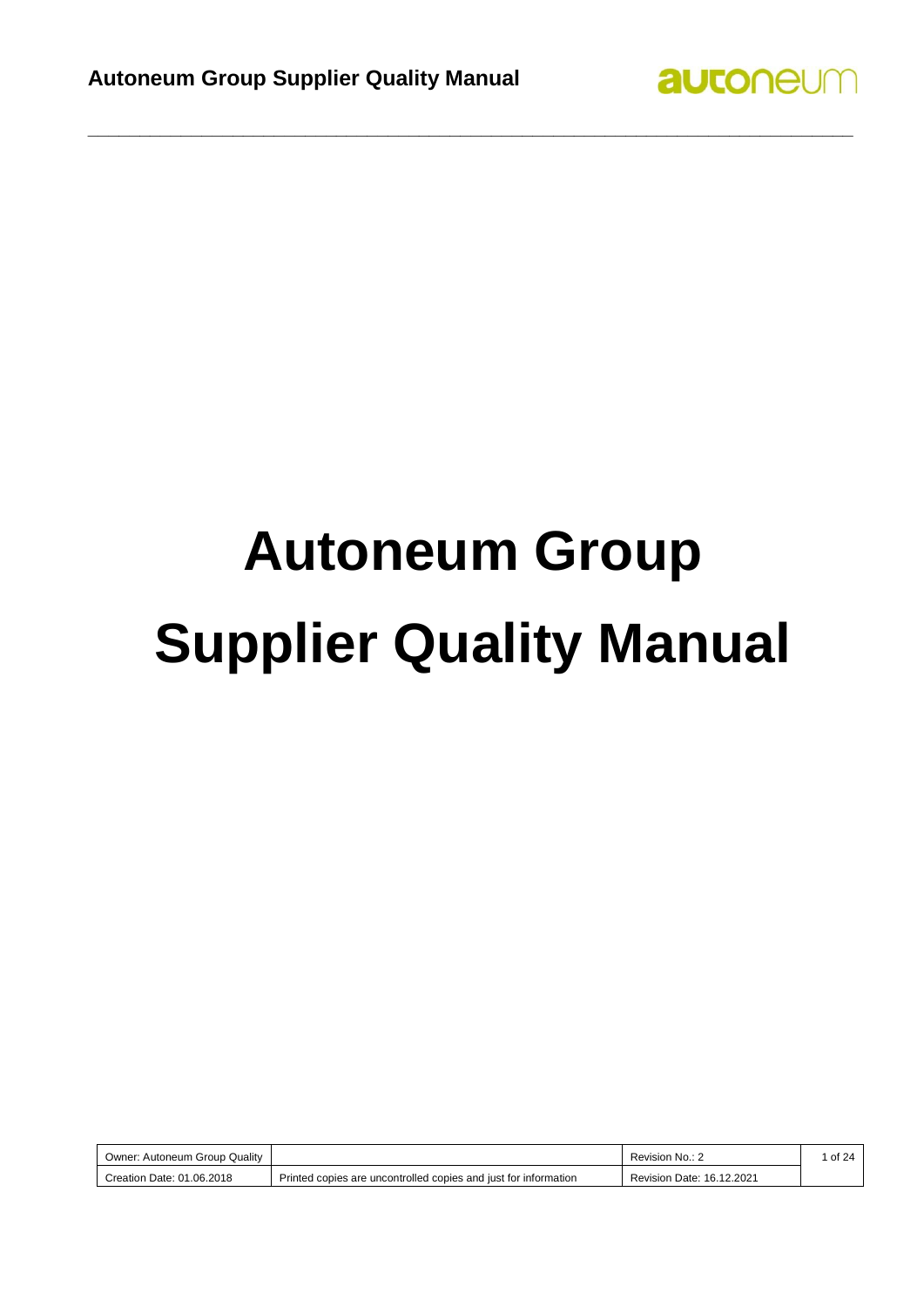

#### **Table of Contents**

| 1. |      | Introduction                                          | 5              |
|----|------|-------------------------------------------------------|----------------|
|    | 1.1. | Overview                                              | $\,$ 5 $\,$    |
|    | 1.2. | Purpose of this manual                                | 5              |
|    | 1.3. | Supply chain                                          | 5              |
| 2. |      | Supplier quality                                      | 6              |
|    | 2.1. | Supplier quality assessment                           | 6              |
|    | 2.2. | EDI (Electronic Data Interchange)                     | 6              |
|    | 2.3. | Certificate of Analysis (COA)                         | $\overline{7}$ |
|    | 2.4. | Change management                                     | $\overline{7}$ |
| 3. |      | Quality and EHS system                                | $\overline{7}$ |
|    | 3.1. | Quality and EHS Management System                     | 8              |
|    |      | 3.1.1. Sub-supplier Management System                 | 8              |
|    | 3.2. | <b>Statistical methods</b>                            | 9              |
|    | 3.3. | Customer specific requirements                        | 9              |
|    | 3.4. | Problem solving                                       | 10             |
|    |      | 3.4.1. Lessons Learned                                | 10             |
|    | 3.5. | Corrective action                                     | 10             |
|    | 3.6. | Supplier chargeback policy                            | 11             |
|    | 3.7. | Quality controlled shipping                           | 13             |
|    |      | 3.7.1. Controlled shipping level I (CS level I):      | 13             |
|    |      | Controlled shipping level II (CS level II):<br>3.7.2. | 13             |
|    | 3.8. | Traceability                                          | 13             |
|    | 3.9. | Document retention                                    | 14             |
| 4. |      | Advanced Product Quality Planning (APQP)              | 14             |
|    | 4.1. | Phase 1: Pre-award / selection (gate 3)               | 14             |
|    | 4.2. | Phase 2: Product and process design (gate 3)          | 15             |
|    | 4.3. | Phase 3: Product and process validation (gate 4 & 5)  | 15             |
|    | 4.4. | Phase 4: Ramp-up (gate 6)                             | 15             |
|    | 4.5. | Phase 5: Serial production                            | 15             |
| 5. |      | Production Part Approval Process (PPAP)               | 15             |
|    | 5.1. | Standardization of supplier PPAP                      | 15             |
|    | 5.2. | PPAP submissions                                      | 16             |
|    | 5.3. | Capacity study                                        | 18             |
| 6. |      | Supplier performance                                  | 18             |
|    | 6.1. | Supplier Performance Index (SPI) - PRIDE              | 18             |
|    | 6.2. | Supplier Quality Improvement Plan (SQIP)              | 21             |

| Owner: Autoneum Group Quality | File: Supplier Quality Manual.docx                              | Revision No.:2            |  |
|-------------------------------|-----------------------------------------------------------------|---------------------------|--|
| Creation Date: 01.06.2018     | Printed copies are uncontrolled copies and just for information | Revision Date: 16.12.2021 |  |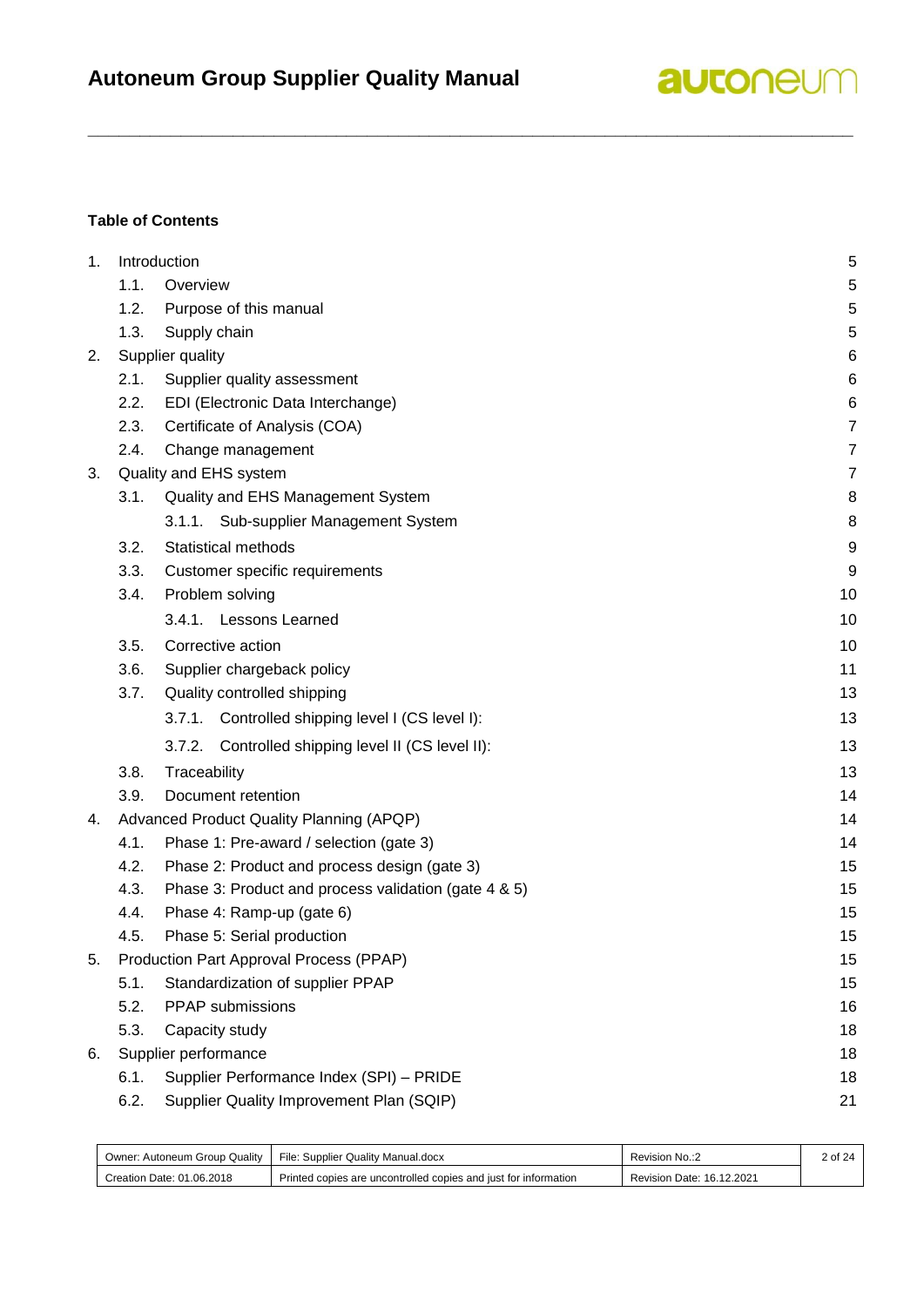## **Autoneum Group Supplier Quality Manual**



| 6.3. | Quality and EHS Management System certifications | 21 |
|------|--------------------------------------------------|----|
|      | 6.4. Supplier emergency contact                  | 22 |
|      | 7. Contingency plan                              | 22 |
|      | Revisions & updates                              | 24 |

| : Autoneum Group Quality<br>Owner: | File: Supplier Quality Manual.docx                              | Revision No.:2            | 3 of 24 |
|------------------------------------|-----------------------------------------------------------------|---------------------------|---------|
| Creation Date: 01.06.2018          | Printed copies are uncontrolled copies and just for information | Revision Date: 16.12.2021 |         |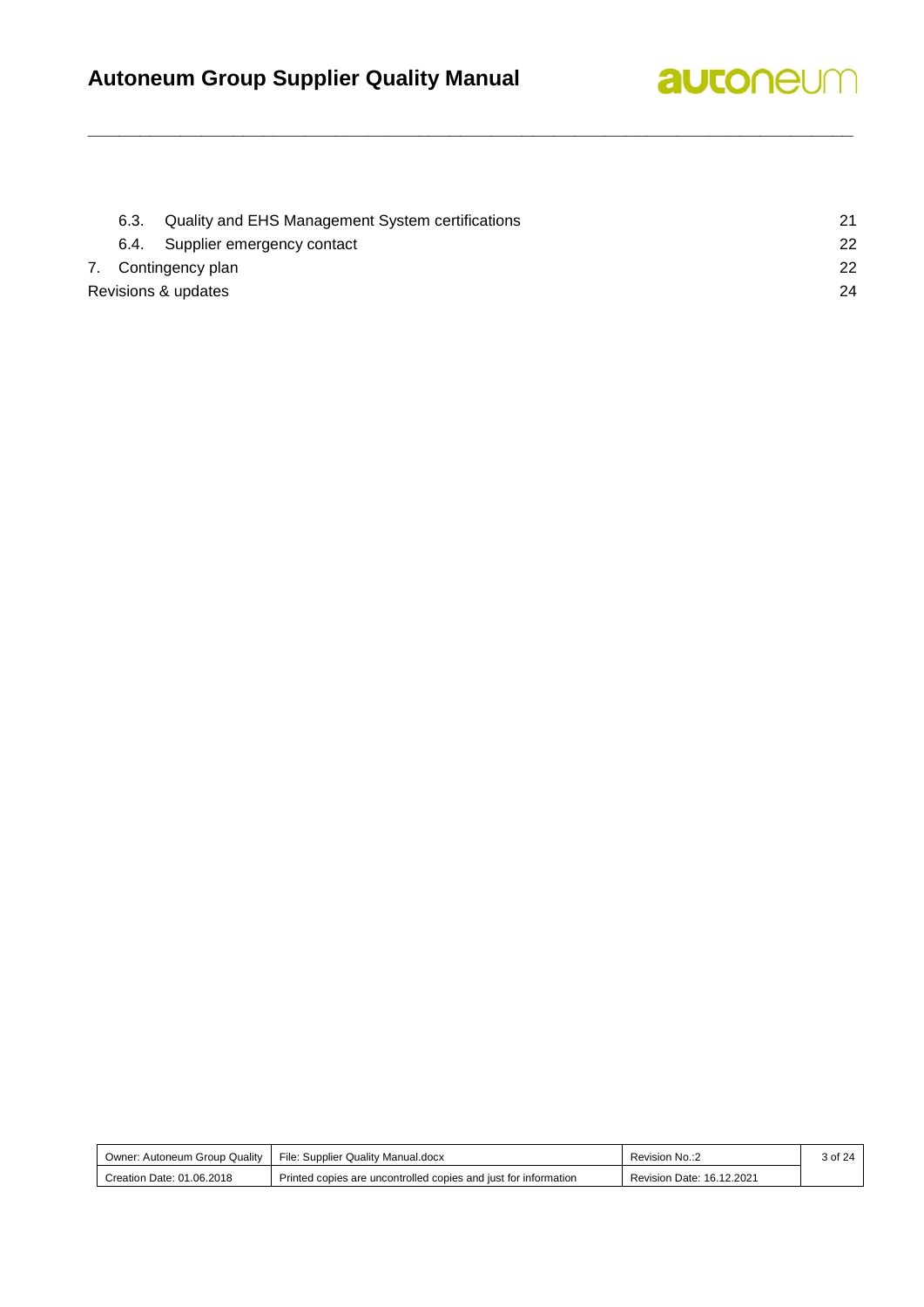#### **Appendices**

The appendices that are listed below and within the Supplier Quality Manual (SQM) are not attached to this document. These documents are all uploaded and located within the section "Document Control" in the Supplier Development System (SDS). These appendices are subject to updates when changes are implemented. SDS message board on the login page will display a message explaining what documents have changed.

**\_\_\_\_\_\_\_\_\_\_\_\_\_\_\_\_\_\_\_\_\_\_\_\_\_\_\_\_\_\_\_\_\_\_\_\_\_\_\_\_\_\_\_\_\_\_\_\_\_\_\_\_\_\_\_\_\_\_\_\_\_\_\_\_\_\_\_\_\_\_\_\_\_\_**

#### **List of Supplier Quality Manual appendices:**

| Group_Quality_Appendix A: | Supplier Development System (SDS) Website Manual |
|---------------------------|--------------------------------------------------|
| Group_Quality_Appendix B: | Autoneum Material Compliance Requirements        |
| Group_Quality_Appendix C: | <b>IMDS Information Document</b>                 |
| Group_Quality_Appendix D: | <b>Supplier Quality Assessment</b>               |
| Group_Quality_Appendix E: | <b>COA Submittal Locations</b>                   |
| Group_Quality_Appendix F: | <b>Supplier Change Request Form</b>              |
| Group_Quality_Appendix G: | <b>MSA Attribute Data Sheet</b>                  |
| Group_Quality_Appendix H: | <b>Process Capability Study</b>                  |
| Group_Quality_Appendix I: | <b>Customer Specific Requirements</b>            |
| Group_Quality_Appendix J: | Autoneum Capacity Analysis Study Report          |
| Group_Quality_Appendix K: | <b>Supplier Quality Improvement Plan</b>         |
|                           |                                                  |

#### **Organizational appendices:**

#### **BG Europe:**

BG Europe\_Quality\_**Appendix D**: Supplier Quality Assessment BG Europe\_Quality\_**Appendix E**: Certificate of Analysis

BG Europe\_Quality\_**Option A**: Supplier Advanced Product Quality Planning (APQP)

ANA:<br>ANA\_Quality\_Appendix D: ANA\_Quality\_Appendix D: Supplier Quality Assessment<br>ANA Quality Option A: Supplier Advanced Product Q

Supplier Advanced Product Quality Planning (APQP) ANA Quality Option B: Supplier Safe Launch Performance Review

| File: Supplier Quality Manual.docx<br>Owner: Autoneum Group Quality |                                                                 | Revision No.:2            | 4 of 24 |
|---------------------------------------------------------------------|-----------------------------------------------------------------|---------------------------|---------|
| Creation Date: 01.06.2018                                           | Printed copies are uncontrolled copies and just for information | Revision Date: 16.12.2021 |         |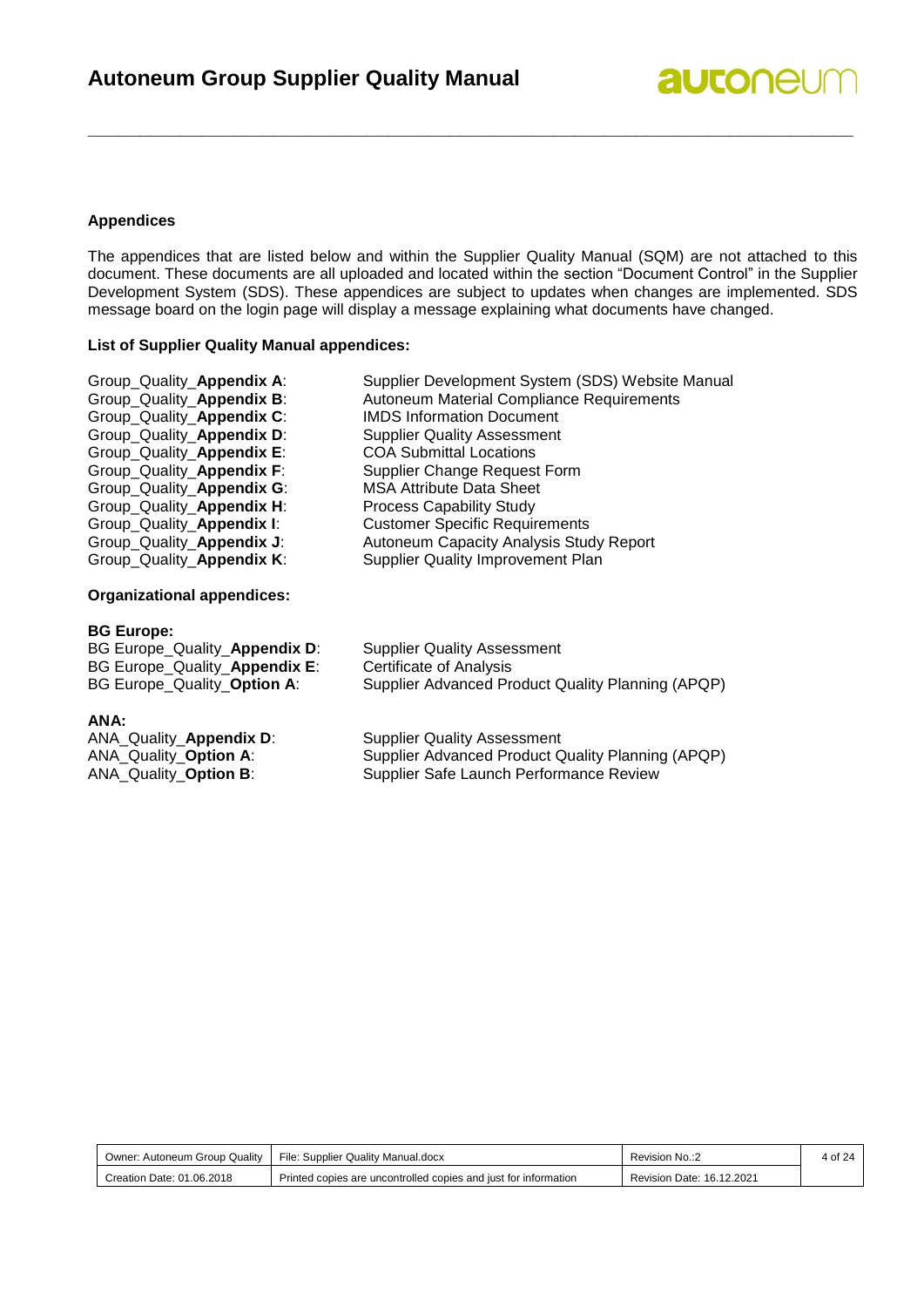#### <span id="page-4-0"></span>**1. Introduction**

#### <span id="page-4-1"></span>**1.1. Overview**

This document outlines the process deployed by Autoneum to improve supplier relations as well as performance and guide supplier-sourcing decisions. The latest released version of this document will be available electronically on the Supplier Portal at [www.autoneum.com/supplier-portal,](file:///C:/Users/thutter/AppData/Local/Temp/notesE97E9E/www.autoneum.com/supplier-portal) [sds.autoneum.com](file:///C:/Users/thutter/AppData/Local/Temp/notesE97E9E/sds.autoneum.com) or [suppliers.autoneum.com.](file:///C:/Users/thutter/AppData/Local/Temp/notesE97E9E/suppliers.autoneum.com) The Supplier Portal is Autoneum's communication system to our suppliers.

**\_\_\_\_\_\_\_\_\_\_\_\_\_\_\_\_\_\_\_\_\_\_\_\_\_\_\_\_\_\_\_\_\_\_\_\_\_\_\_\_\_\_\_\_\_\_\_\_\_\_\_\_\_\_\_\_\_\_\_\_\_\_\_\_\_\_\_\_\_\_\_\_\_\_**

This system is used for:

- Supplier documentation (i.e. SQDM, regional appendices, regional Supplier Logistics Manual).
- Supplier attachments (i.e. Quality Certifications, Continuous Quality Improvement (CQI's), Materials Management Operations Guideline / Logistics Evaluation (MMOG/LE)).
- Supplier surveys.
- Corrective action requests (i.e. communication to closure plus costing).
- Production Part Approval Process (i.e. PPAP requests to approvals).
- PRIDE performance review (Product quality / Relationship / Integrity / Delivery performances / Economic).
- Supplier contacts.

The SDS instructional manual is found in the document control section under **Group\_Quality\_Appendix A\_Supplier Development System (SDS) Website Manual**. Every active supplier is required to periodically review the contents of this manual and communicate any necessary changes within its own organization. By accepting the purchasing terms and conditions, suppliers are accepting automatically the SQDM.

#### <span id="page-4-2"></span>**1.2. Purpose of this manual**

This manual defines Autoneum Supplier Quality requirements and referring Production Control & Logistics requirements as needed. Updates will be made if necessary in order to maintain the evolving needs and requirements of Autoneum and its customers.

The scope of this manual is:

- Communicate Autoneum requirements for all areas of transactions.
- Emphasize the importance of prevention-based supplier quality control systems.
- Reduce total procurement costs, lead-times, incoming inspections and inventory to achieve mutually beneficial commercial arrangements.
- Outline the key evaluation criteria of Autoneum when making supplier-sourcing decisions.
- Promote the culture of continuous improvement.

By reading and understanding the content outlined in this manual, suppliers will be positioned to succeed in meeting Autoneum expectations.

#### <span id="page-4-3"></span>**1.3. Supply chain**

It is in the responsibility of the supplier to follow the Autoneum material compliance requirements found in **Group\_Quality\_Appendix B\_Autoneum Material Compliance Requirements**.

| Owner: Autoneum Group Quality | File: Supplier Quality Manual.docx                              | ⊾:.Revision No            | 5 of 24 |
|-------------------------------|-----------------------------------------------------------------|---------------------------|---------|
| Creation Date: 01.06.2018     | Printed copies are uncontrolled copies and just for information | Revision Date: 16.12.2021 |         |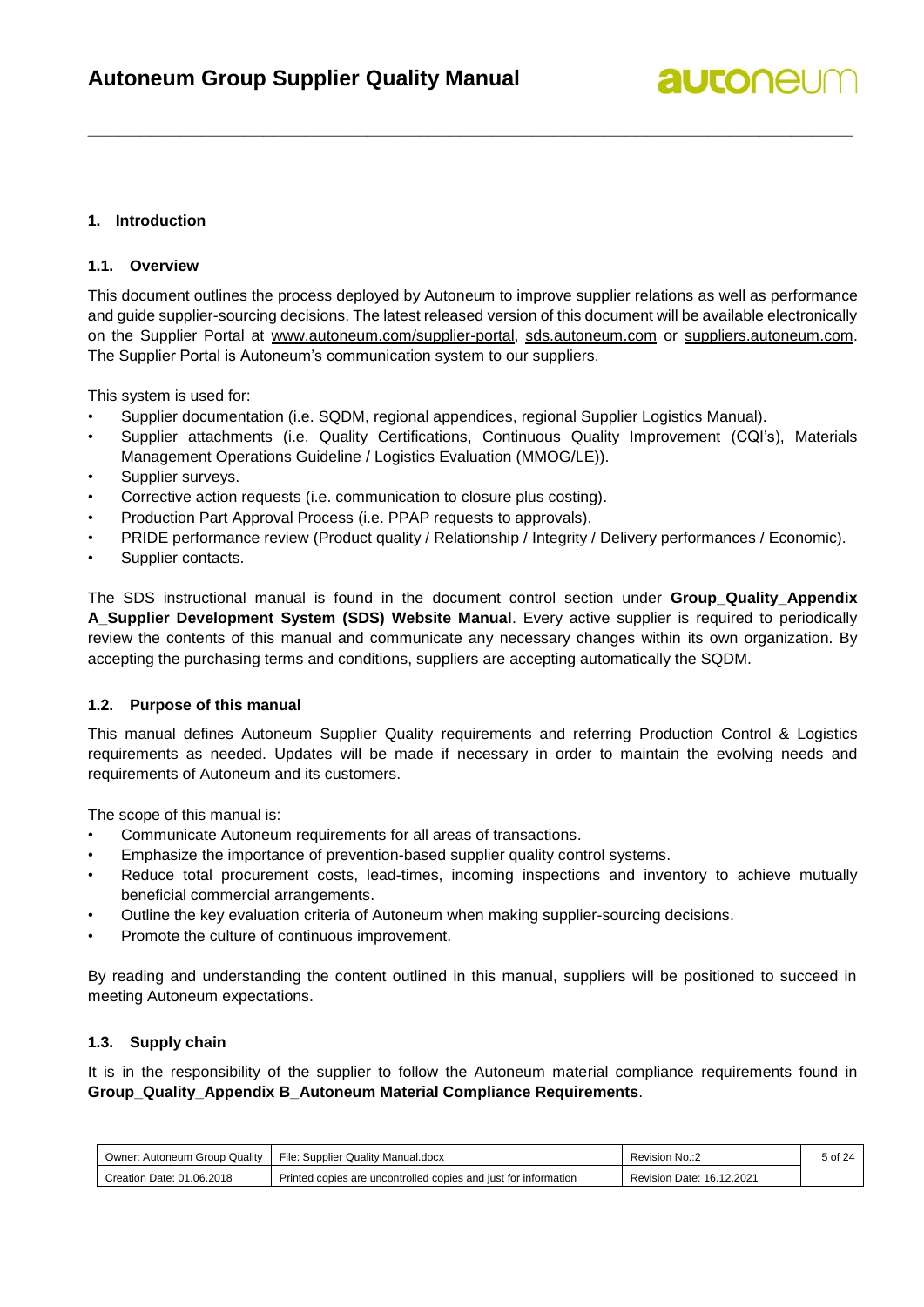Suppliers must access the Compliance Process Management tool (CPM tool) and the "How to use the CPM tool" via the following link [www.autoneum.com/supplier-portal.](file:///C:/Users/thutter/AppData/Local/Temp/notesE97E9E/www.autoneum.com/supplier-portal) Suppliers are mandated to utilize the CPM tool to check at the time of initial quotation submission to avoid delays in the launch process.

**\_\_\_\_\_\_\_\_\_\_\_\_\_\_\_\_\_\_\_\_\_\_\_\_\_\_\_\_\_\_\_\_\_\_\_\_\_\_\_\_\_\_\_\_\_\_\_\_\_\_\_\_\_\_\_\_\_\_\_\_\_\_\_\_\_\_\_\_\_\_\_\_\_\_**

**autonel** 

Suppliers must register to International Material Data System (IMDS) and submit declarations for all materials supplied to Autoneum, including any usage of conflict minerals (see **Group\_Quality\_Appendix C\_IMDS Information Document**).

#### <span id="page-5-0"></span>**2. Supplier quality**

#### <span id="page-5-1"></span>**2.1. Supplier quality assessment**

The quality assessment **Group\_Quality\_Appendix D\_Supplier Quality Assessment** will be available within SDS based on organization (Group, BG Europe and ANA). Autoneum can ask a visit to the suppliers to conduct an individual assessment (when the supplier risk evaluation conducted internally by Autoneum gives as a result low risk, the supplier could be excluded to conduct an individual assessment). The audit results are used for ranking the supplier Quality Management System.

| Exceeds<br>expectations | A | The supplier has automatically being approved by Autoneum.                                                                                                                                                                                                                                                                                                                                                             |
|-------------------------|---|------------------------------------------------------------------------------------------------------------------------------------------------------------------------------------------------------------------------------------------------------------------------------------------------------------------------------------------------------------------------------------------------------------------------|
| Meets expectations      | B | The supplier has met our minimum approval requirements for the Quality<br>Management System. Suppliers must improve their process by working<br>toward continuous improvements by addressing all "0" and / or "4" related<br>questions.                                                                                                                                                                                |
| Developmental           | С | The supplier has major deficiencies within its quality system.<br>Corrective action requirement<br>The supplier is required to submit an action plan to address all "0", "4", and<br>"6" scored questions. The corrective action plan must be submitted to<br>Autoneum within six weeks of the audit. After the supplier action items have<br>been addressed and implemented, a mandatory follow-up visit is required. |
| <b>Disqualified</b>     | D | Supplier is disqualified from doing business with Autoneum in the future<br>unless considerable improvements are made within the organization.                                                                                                                                                                                                                                                                         |

Below there are the possible ratings based on the results:

#### <span id="page-5-2"></span>**2.2. EDI (Electronic Data Interchange)**

Autoneum's Enterprise Resource Planning (ERP) system allows for two options in which material requirements will be communicated to suppliers; primary source via direct EDI ("traditional" connectivity) or alternative to WebEDI (internet based).

It is the supplier's responsibility to notify Autoneum plant logistics if it does not receive its release or if a problem is observed with the release once received.

| Owner: Autoneum Group Quality | File: Supplier Quality Manual.docx<br>Revision No.:2            |                           | 6 of 24 |
|-------------------------------|-----------------------------------------------------------------|---------------------------|---------|
| Creation Date: 01.06.2018     | Printed copies are uncontrolled copies and just for information | Revision Date: 16.12.2021 |         |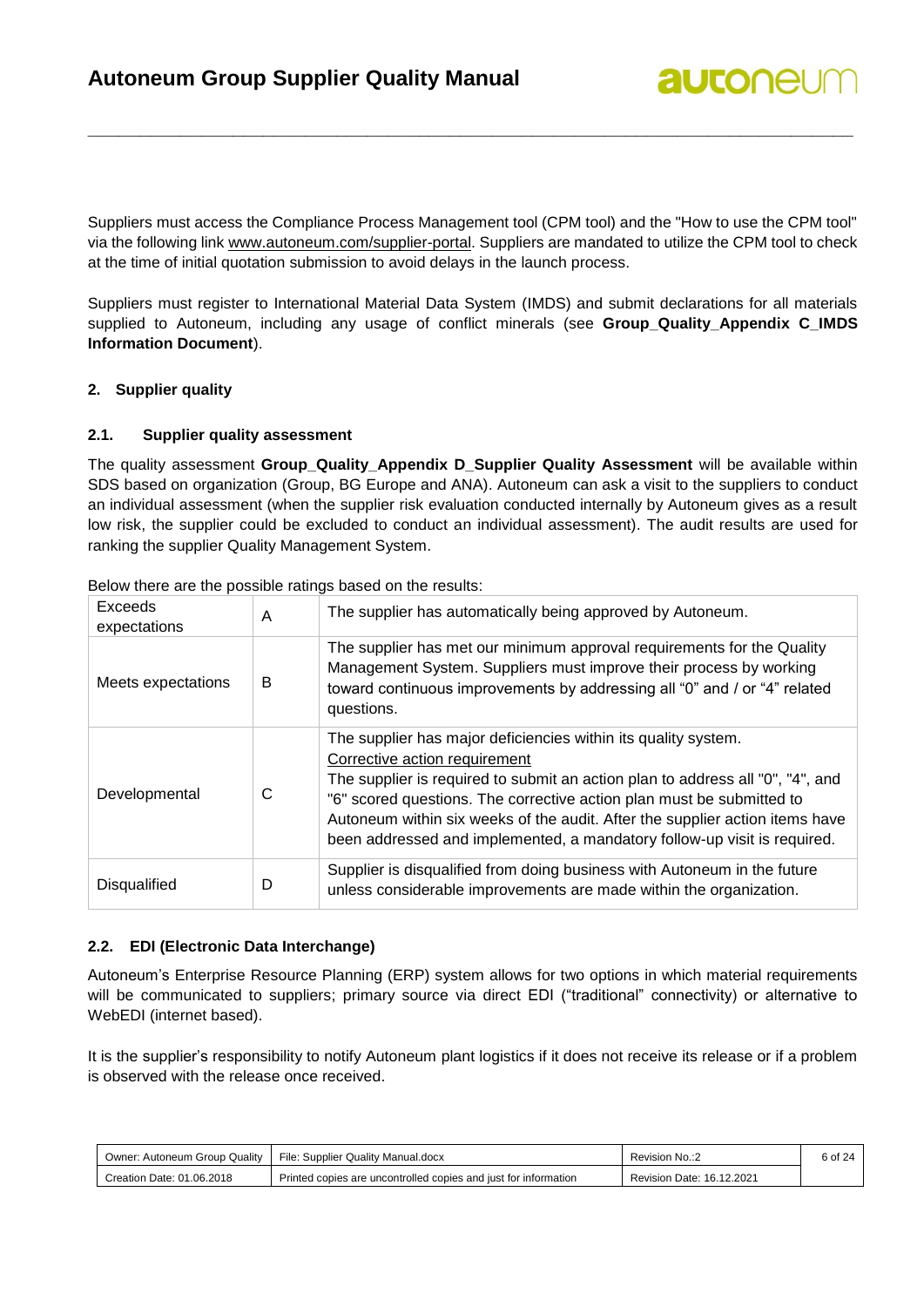#### <span id="page-6-0"></span>**2.3. Certificate of Analysis (COA)**

All suppliers are required to electronically submit a Certificate of Analysis with each shipment. The COA shall contain a detailed explanation of the physical material content, measurements and performance information.

**\_\_\_\_\_\_\_\_\_\_\_\_\_\_\_\_\_\_\_\_\_\_\_\_\_\_\_\_\_\_\_\_\_\_\_\_\_\_\_\_\_\_\_\_\_\_\_\_\_\_\_\_\_\_\_\_\_\_\_\_\_\_\_\_\_\_\_\_\_\_\_\_\_\_**

#### **Key COA data:**

- **Supplier is mandated to have the COA tolerances match the Autoneum product specification.** It is at the discretion of the supplier to have tolerances within the product specification; however, the results indicated on the COA shall not read outside of the COA tolerance limits. The supplier shall not present any tolerances outside the product specification.
- **Supplier is mandated to follow unit of measurements indicated by the Autoneum product specification.**

It is the supplier's responsibility to make the necessary conversions that follow the unit of measurements specified in the product specification.

Suppliers have to submit the COA to the specific plant location or email address. Please refer to **Group\_Quality\_Appendix E\_COA Submittal Locations**. If the supplier is missing its own COA template then reference regional SDQM.

#### <span id="page-6-1"></span>**2.4. Change management**

Suppliers are expected to have a robust Change Management System in place for communicating, controlling and implementing changes without disruptions to Autoneum. These changes are being communicated to Autoneum with **Group\_Quality\_Appendix F\_Supplier Change Request Form**.

Supplier changes shall be communicated to an appropriate Autoneum purchasing representative at least 180 business days in advance of change implementation. This allows enough time for Autoneum to review internally, communicate to customers and use existing material in order to accommodate the requested change. Autoneum must approve all changes in advance; we reserve the right to not accept any cost increases because of changes that were not authorized will be borne by the supplier.

If the change is approved, the implementation plan will be coordinated with Autoneum prior to the initiation of the change process. Based on Section 5: Production Part Approval Process (PPAP**)**, the supplier is required to resubmit this document to the appropriate Autoneum plant location. Autoneum reserves the right to change the part number or revision number in order to track such changes.

#### <span id="page-6-2"></span>**3. Quality and EHS system**

At Autoneum, we have the vision to achieve ZERO safety accidents and quality defects.

Within the supply chain, customers and suppliers are interdependent upon each other's performance. Our target is to ensure operational excellence for Safety, Quality, Delivery, Cost and Environment (SQDCE).

To enable us to achieve this, suppliers are expected to deliver:

- **ZERO** safety accidents.
- **ZERO** quality defects.
- **ZERO** warranty cases.

| : Autoneum Group Quality<br>⊃wner: | File: Supplier Quality Manual.docx                              | Revision No.:2            | of 24 |
|------------------------------------|-----------------------------------------------------------------|---------------------------|-------|
| Creation Date: 01.06.2018          | Printed copies are uncontrolled copies and just for information | Revision Date: 16.12.2021 |       |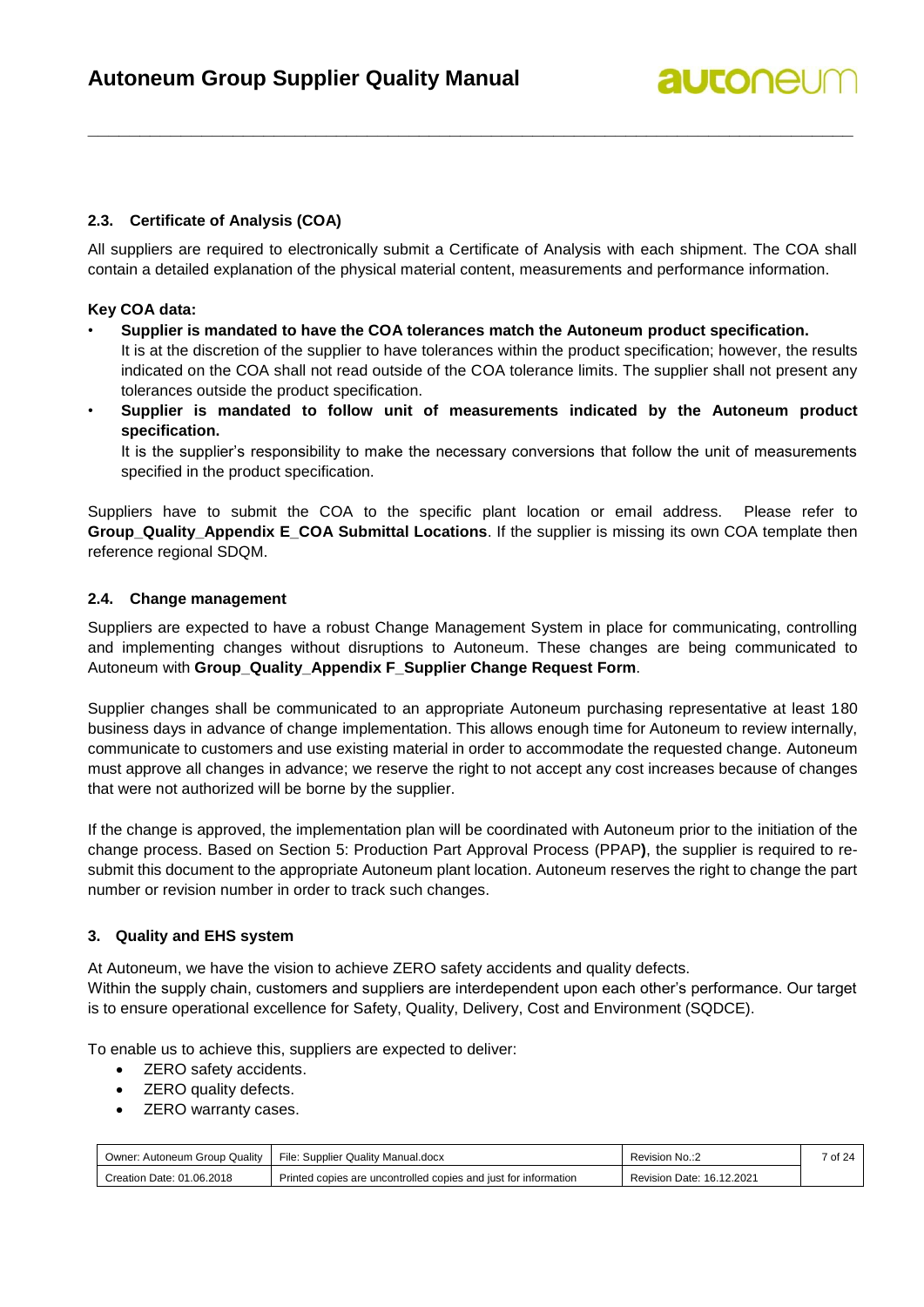## **autonel**

- **ZERO** miss deliveries.
- 100% initial samples delivered first time right.
- PRIDE score requirements.
- Certification compliance with Autoneum requirements.

#### <span id="page-7-0"></span>**3.1. Quality and EHS Management System**

Suppliers are expected to maintain a Quality and EHS Management System that will effectively manage their manufacturing systems, product quality, and raw material suppliers.

**\_\_\_\_\_\_\_\_\_\_\_\_\_\_\_\_\_\_\_\_\_\_\_\_\_\_\_\_\_\_\_\_\_\_\_\_\_\_\_\_\_\_\_\_\_\_\_\_\_\_\_\_\_\_\_\_\_\_\_\_\_\_\_\_\_\_\_\_\_\_\_\_\_\_**

To ensure that the products meet all necessary requirements and applicable quality standards, these standards apply:

- To be minimum ISO 9001:2015 certified (CSR should be respected). The supplier is requested to develop its Quality Management System in accordance with IATF 16949. Autoneum reserves the right to utilize a representative to verify compliance. In any case, formal corrective actions are required for any nonconformances found during an assessment.
- In addition, suppliers are requested to introduce and develop an Environmental Management System (EMS) and an Occupational, Health and Safety Management System (OHS) in accordance with ISO 14001:2015 (International Environmental Management Standard) and ISO 45001:2018 (International Occupational, Health and Safety Management Standard).
- Suppliers shall monitor customer specific requirements as they apply to automotive production and relevant service part organizations.
- Review their PRIDE performance scores on a quarterly (for BG Europe suppliers), semester (for ANA and BG SAMEA suppliers) and yearly (for BG Asia suppliers) basis.
- All suppliers shall meet the requirements set by the Production Part Approval Process (PPAP) as outlined in this manual.
- Read, understand and follow the product testing specifications for all product validation requirements. This includes that certain validation testing shall be performed under an accredited laboratory meeting the ISO 17025:2017 certification.
- Follow the Autoneum Advanced Product Quality Planning (APQP) activities for new products or technologies when the supplier has been chosen for this process. Explanation of APQP activities are outlined in Section 4.
- Have a system to conduct a supplier assessment (rating) and monitoring system of their supply base.
- Provide adequate resources to ensure continued compliance to this manual, supply agreements and other purchasing contract requirements.
- Be familiar with product SC/CC requirements as indicated in the Purchased Parts Specifications (PPS).
- <span id="page-7-1"></span>Agree to Autoneum periodic requalification requirements.

### **3.1.1. Sub-supplier Management System**

Suppliers (Tier 2) shall implement and continuously improve a sub-supplier (Tier 3) Management System that must contain the following elements:

• Documented evidence from the supplier that sub-suppliers Quality Management System is monitored.

| Owner: Autoneum Group Quality | File: Supplier Quality Manual.docx                              | Revision No.:2            | 8 of 24 |
|-------------------------------|-----------------------------------------------------------------|---------------------------|---------|
| Creation Date: 01.06.2018     | Printed copies are uncontrolled copies and just for information | Revision Date: 16.12.2021 |         |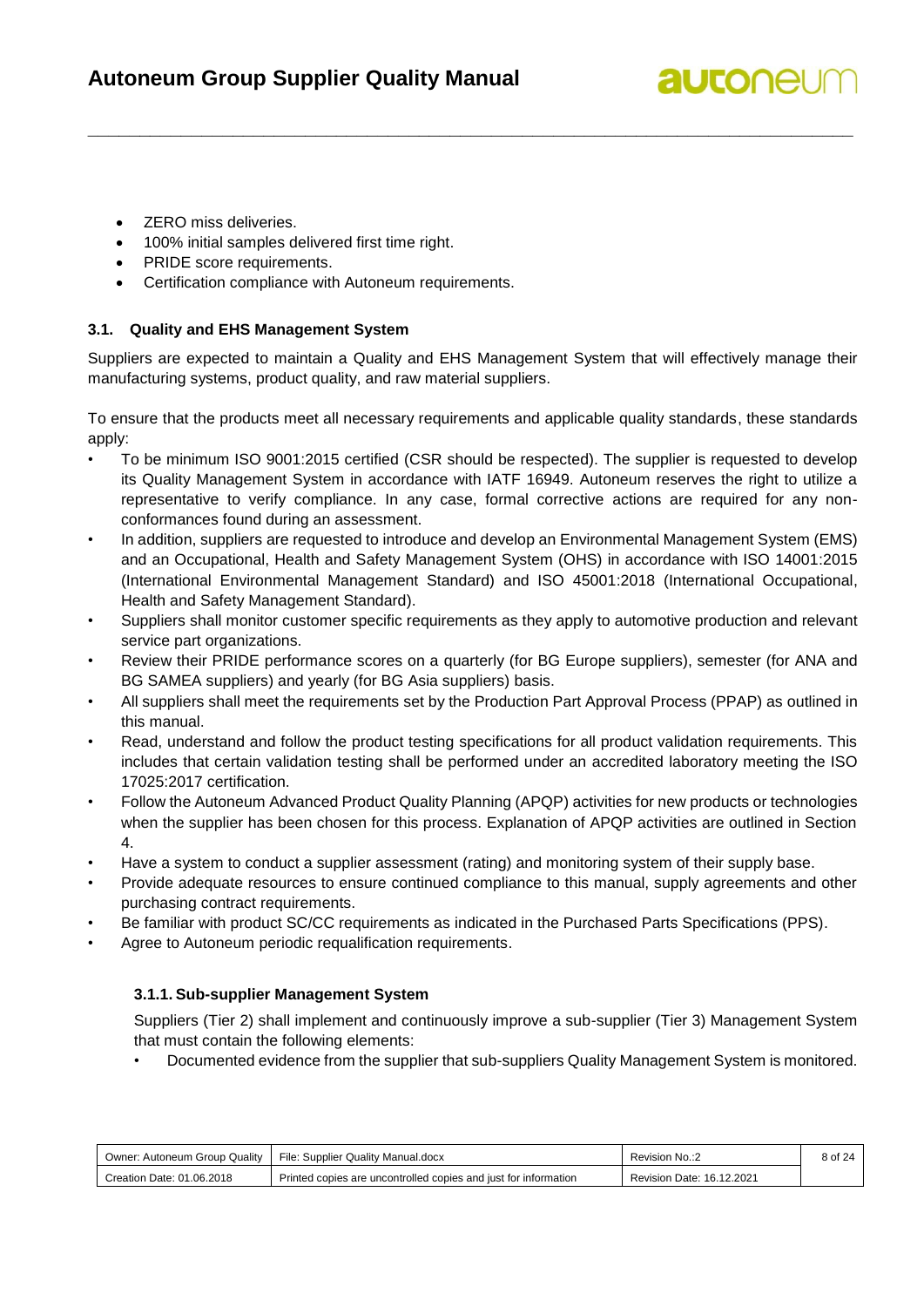• Follow-up the quality of the purchased parts using suitable measures (including but not limited to PPM quality target setting, special key characteristics follow-up, validation plan, Control plan, Run@ Rate and Process audit, PPAP and Initial Samples submission, etc.).

**autonel** 

**\_\_\_\_\_\_\_\_\_\_\_\_\_\_\_\_\_\_\_\_\_\_\_\_\_\_\_\_\_\_\_\_\_\_\_\_\_\_\_\_\_\_\_\_\_\_\_\_\_\_\_\_\_\_\_\_\_\_\_\_\_\_\_\_\_\_\_\_\_\_\_\_\_\_**

PRIDE scoring monitoring.

Autoneum reserves the right to review the process at the sub-supplier on its own initiative in case of major problem or risk.

#### <span id="page-8-0"></span>**3.2. Statistical methods**

The supplier shall accept statistical methods if required for product analysis:

- Statistical techniques (i.e. control charts) for process or output analysis. With that, Autoneum determines if appropriate measures are needed to achieve and maintain statistical control or to improve the process capability.
- When Percent Inspection Points that Satisfy Tolerance (pist points) are identified on a drawing, the supplier shall use these points as their dimensional measurement locations. The supplier needs to pay attention to whether the pist points are used as special characteristics.
- When Autoneum requires the use of gage repeatability and reproducibility studies, the supplier should use this method based on the type of measurements:
	- Variable gage studies: 10 parts, three operators and three trials.
	- Attribute gage studies: 50 parts, three operators and three trials.
	- A template is provided in **Group\_Quality\_Appendix G\_MSA Attribute Data Sheet.**
- When Autoneum requires the use of Statistical Process Control (SPC), generally on critical / safety and / or special characteristics, the supplier shall use appropriate control charts to monitor their process on a continuous basis, including historical record keeping. Please see Automotive Industry Action Group (AIAG) SPC for examples or references.
- Process control charts demonstrate statistical control / stability before Process Capability (Cp) can be determined. Process Capability Index (Cpk) is defined as maintaining 1.67 or 1.33 unless otherwise specified by Autoneum or our customer requirements. Process control charts, showing an out of control condition, should be accompanied with a corrective action plan, which is documented on either the control plan, process control chart or CAR process.
	- A template is provided in **Group\_Quality\_Appendix H\_Process Capability Study**.
- Pre-controlled or other specification-based techniques are not accepted.
- Suppliers must submit statistical process control data (SPC) on all internal and drawing Key Product Characteristics (KPC/SC) to the required plant quality team.

#### <span id="page-8-1"></span>**3.3. Customer specific requirements**

A list of customer-specific requirements can be found in **Group\_Quality\_Appendix I\_Customer Specific Requirements**. Suppliers shall evaluate all applicable statutory and regulatory requirements as well as special product and process characteristics that apply to their organization, which then should be incorporated into their Quality Management System. In addition, suppliers are responsible for cascading these requirements down to their respective sub-tier suppliers until the point of manufacturing origin has been reached.

| Owner: Autoneum Group Quality | File: Supplier Quality Manual.docx                              | Revision No.:2            | 9 of 24 |
|-------------------------------|-----------------------------------------------------------------|---------------------------|---------|
| Creation Date: 01.06.2018     | Printed copies are uncontrolled copies and just for information | Revision Date: 16.12.2021 |         |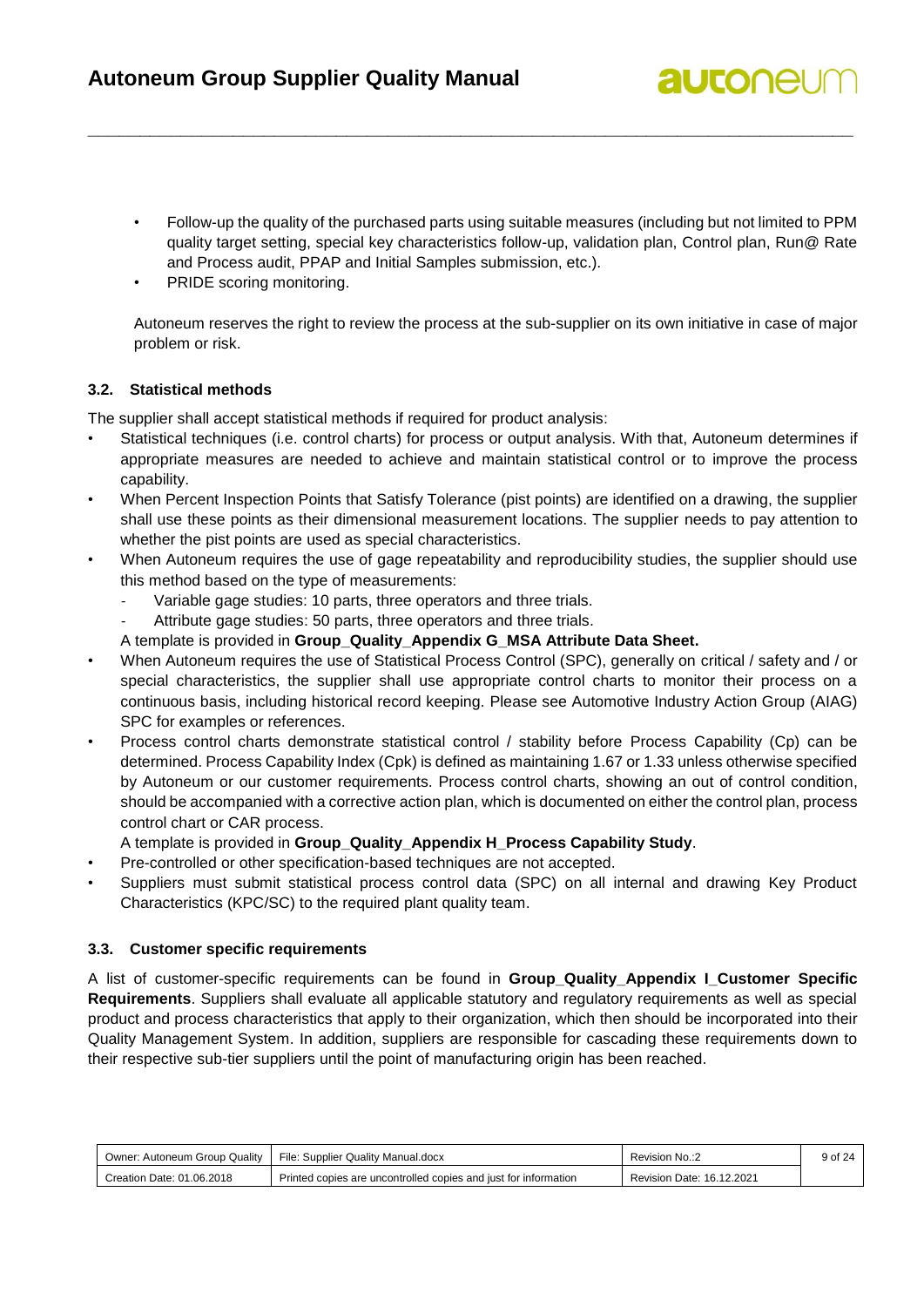#### <span id="page-9-0"></span>**3.4. Problem solving**

If products or services supplied to any Autoneum facility do not meet the agreed upon requirements and / or specifications, the supplier will receive notification that a Corrective Action Report (CAR) has been issued. Suppliers are expected to use problem-solving techniques.

**\_\_\_\_\_\_\_\_\_\_\_\_\_\_\_\_\_\_\_\_\_\_\_\_\_\_\_\_\_\_\_\_\_\_\_\_\_\_\_\_\_\_\_\_\_\_\_\_\_\_\_\_\_\_\_\_\_\_\_\_\_\_\_\_\_\_\_\_\_\_\_\_\_\_**

Among the basic techniques that can be used are the following:

- 8-D.
- 5-Whv.
- Cause and effect diagram.
- Fishbone diagram.
- <span id="page-9-1"></span>Kaizen events.

#### **3.4.1. Lessons Learned**

- Suppliers shall incorporate Lessons Learned from customer return and warranty analysis into their processes.
- Suppliers shall have in place a process / procedure outlining the use of Lessons Learned in the development of new products. The procedure shall include problem resolution, reporting of current issues, and how they are captured for future product development.
- All Lessons Learned shall be part of the 8-D report.
- A Lessons Learned database is recommended for suppliers.

#### <span id="page-9-2"></span>**3.5. Corrective action**

This process flow below contains the requirements to complete the CAR in a timely manner.



The supplier will view and respond to the CAR using the interactive web portal. Autoneum personnel are available to assist whenever possible. Autoneum has developed an 8-step corrective action process with our expectations starting at Day 1 of the CAR issue date. This is the outline below with further explanation:

Please include the team leaders name, phone number, email address. For all other team members include name and title.

#### **D2: Problem Statement Immediate response within 24 hours**

Please explain how and where the problem could occur within your process. Include part number, production location and component part name. Also, state if you (supplier or your Tier 2/3 suppliers) agree with the problem.

#### **D3: Containment Plan (Immediate Action) Immediate response within 24 hours**

Please describe containment activities. Include certification label, start date and shipment date with batch label as well as quarantine information: Total quantity quarantined and all sorting activity information.

| Owner: Autoneum Group Quality | File: Supplier Quality Manual.docx                              | Revision No.:2            |  |
|-------------------------------|-----------------------------------------------------------------|---------------------------|--|
| Creation Date: 01.06.2018     | Printed copies are uncontrolled copies and just for information | Revision Date: 16.12.2021 |  |

#### **D1: Plan Your Team Immediate response within 24 hours**

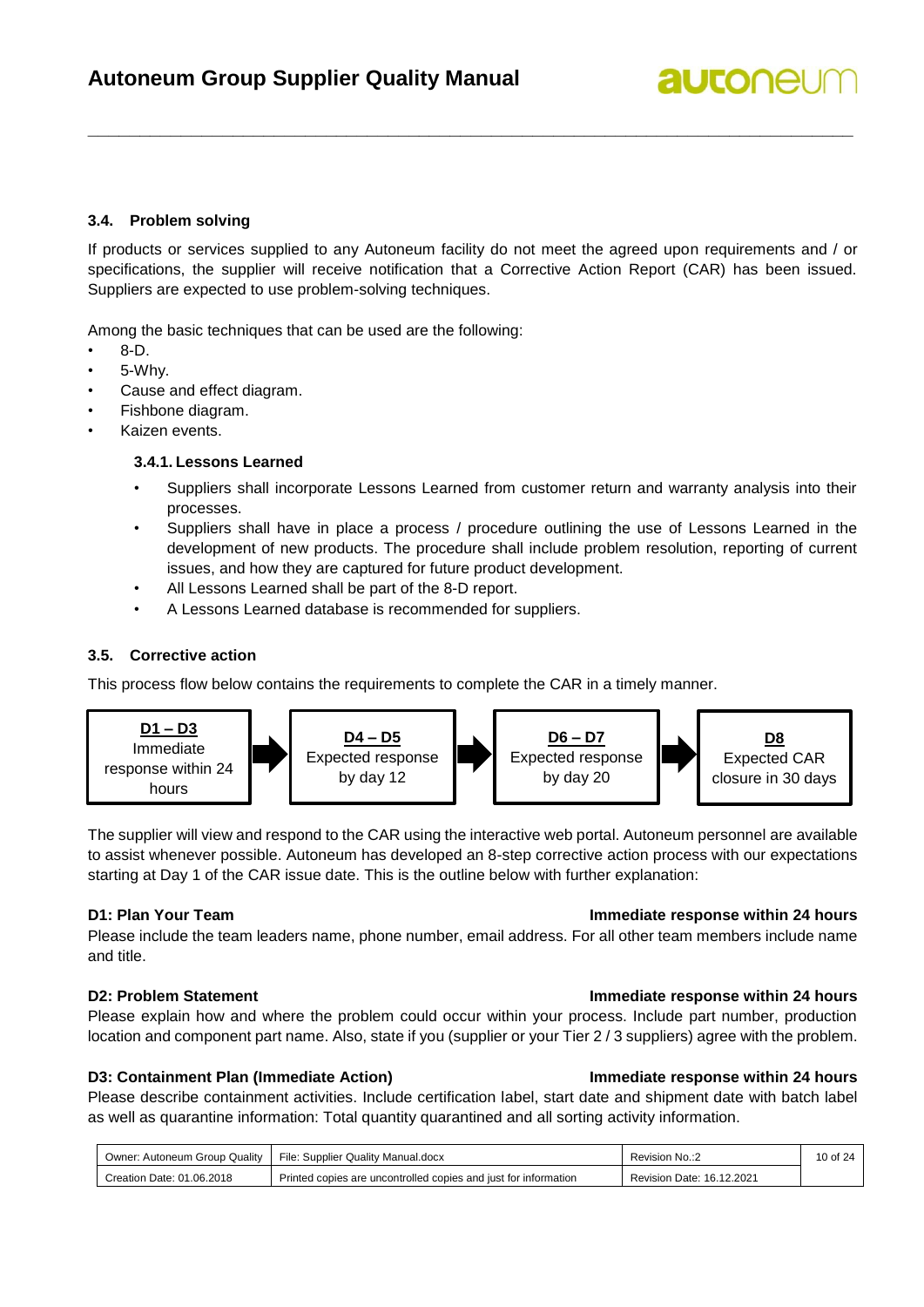Please identify the root cause for the defective material. Estimate the percentage of affected parts for each failure mode or production period. Please attach any problem-solving documents used.

**\_\_\_\_\_\_\_\_\_\_\_\_\_\_\_\_\_\_\_\_\_\_\_\_\_\_\_\_\_\_\_\_\_\_\_\_\_\_\_\_\_\_\_\_\_\_\_\_\_\_\_\_\_\_\_\_\_\_\_\_\_\_\_\_\_\_\_\_\_\_\_\_\_\_**

### **D5: Corrective Action (Implementation) Expected response by day 12**

Please explain your implemented corrective action. Include implementation date, 1<sup>st</sup> shipment date of correct material, how material is identified, estimated arrival date as well as shipping and batch label number.

### **D6: Corrective Action (Effectiveness) Expected response by day 20**

Please explain how your corrective action is effective. Include the description, implementation date and effectiveness information. Attach updated documents like those that e.g. Control plan (CP), Process Failure Mode and Effect Analysis (PFMEA) associated with CAR.

Please include lessons learned and how you prevent similar issues from occurring in comparable products and processes as well as other facilities.

Approval of the CAR comes from Autoneum plant personnel.

Autoneum has the right to close the CARs that are open 30 days or more. All charges relating to this quality issue affecting Autoneum or its customers will be passed onto the supplier.

With the interactive web portal SDS, suppliers are alerted to problems relating to quality, delivery or service. In regions where SDS is already available, the above described process is implemented in this tool.

### <span id="page-10-0"></span>**3.6. Supplier chargeback policy**

Suppliers are liable for all costs incurred by Autoneum when the cause is the supplier's responsibility.

Issues with product quality, product packaging / shipping or on-time delivery may result in a chargeback to the supplier. These will be determined by costs incurred by Autoneum because of the non-compliance or discrepancy, including, without limitation, those costs associated with each level of containment.

**Cost category**  Infraction **Penalty charge** Administration Fee Administration fee for CAR's processing CHF 175 per CAR Total Material Cost Cost of NC purchased material Cost of all NC semi-finished goods at all production stages including the attached components Cost of NC end product

Examples of chargeback situations are detailed below (this list is not exhaustive):

| : Autoneum Group Quality<br>Jwner: | File: Supplier C<br>r Quality Manual.docx                       | Revision No.:2            | $\cdot$ of $2^{\circ}$ |
|------------------------------------|-----------------------------------------------------------------|---------------------------|------------------------|
| Creation Date: 01.06.2018          | Printed copies are uncontrolled copies and just for information | Revision Date: 16.12.2021 |                        |

### **D4: Root Cause Expected response by day 12**

#### **D7: Preventive Measures Expected response by day 20**

### **D8: Final Discussion Expectation CAR closure in 30 days**

## **autonel**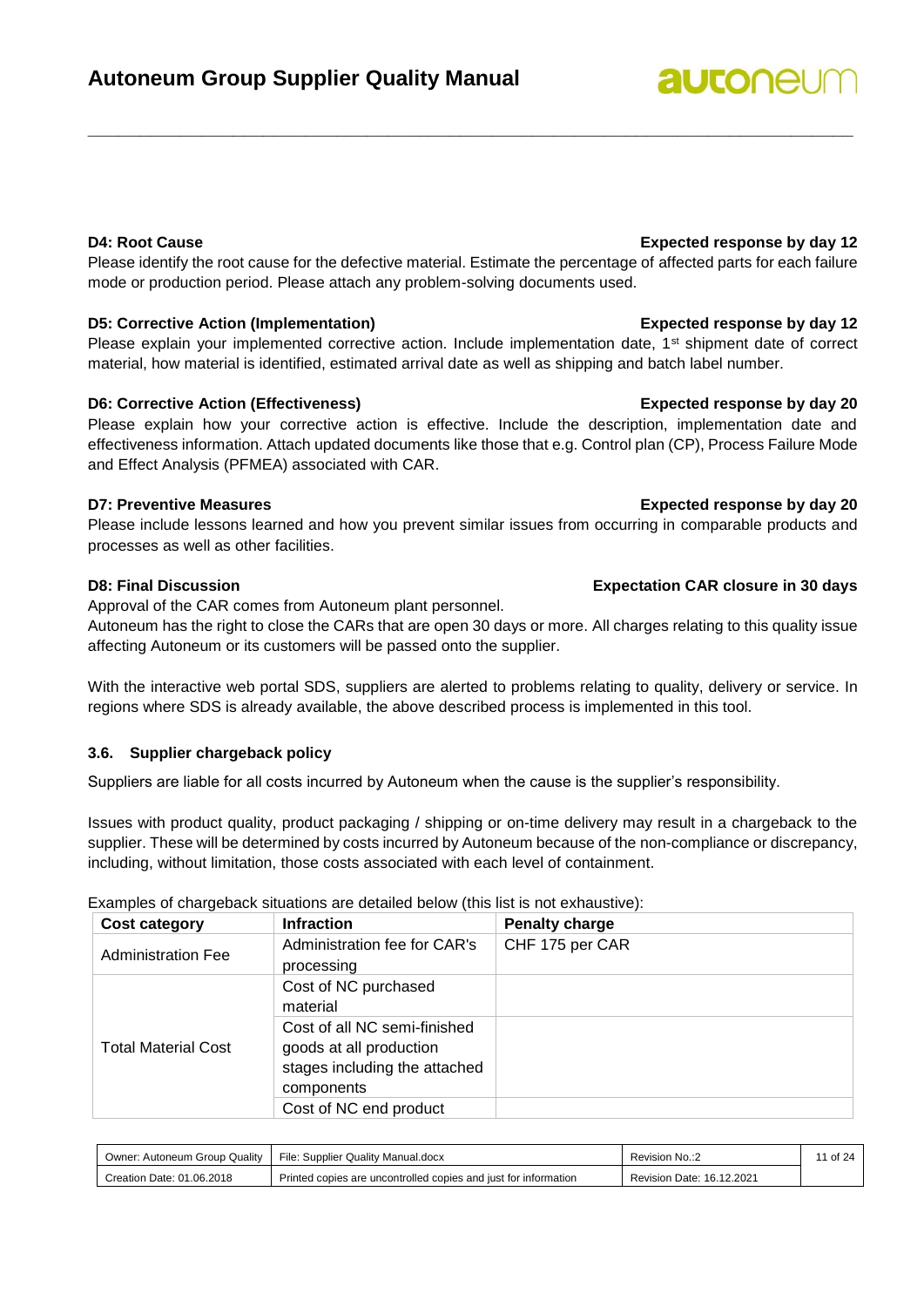| Sort / Inspection                                     | 3.7.1. quality containment<br>level I, Autoneum inspection<br>and / or sorting costs                                                                                                                            | If requested, supplier support personnel present<br>for in-house inspections, otherwise inspection<br>and sorting cost per man hour will be agreed per<br>case |
|-------------------------------------------------------|-----------------------------------------------------------------------------------------------------------------------------------------------------------------------------------------------------------------|----------------------------------------------------------------------------------------------------------------------------------------------------------------|
| Charge<br>(Operating Costs of<br>Protective Measures) | 3.7.2. quality containment<br>level II, 3 <sup>rd</sup> party inspection<br>and / or sorting service fees                                                                                                       | All 3rd party sorting cost will be charged 100% to<br>the supplier until resolution                                                                            |
|                                                       | <b>Quality firewall</b>                                                                                                                                                                                         | Local standard hourly cost will be applied                                                                                                                     |
|                                                       | Rework cost                                                                                                                                                                                                     | Local standard hourly cost will be applied                                                                                                                     |
|                                                       | Re-packaging cost                                                                                                                                                                                               |                                                                                                                                                                |
| Down Time Cost                                        | Downtime of production lines<br>at Autoneum caused by<br>supplier issue<br>(stoppage or disturbance of<br>machine due to NC material<br>or loss of production time due<br>to unavailability of the<br>material) | Charges will be itemized and determined through<br>Autoneum accounting department at the affected<br>facility                                                  |
|                                                       | Downtime of customer<br>production line caused by<br>supplier issue                                                                                                                                             |                                                                                                                                                                |
| <b>Overtime Cost</b>                                  | Overtime cost                                                                                                                                                                                                   | Local standard hourly cost will be applied                                                                                                                     |
|                                                       | Landfill fees associated with<br>scrapping of purchased parts<br>(cost of destruction of parts)<br>at Autoneum                                                                                                  | Landfill costs                                                                                                                                                 |
|                                                       | Handling cost                                                                                                                                                                                                   |                                                                                                                                                                |
| <b>Disposal Cost</b>                                  | Extra-packaging cost<br>(internal or substitution)                                                                                                                                                              |                                                                                                                                                                |
|                                                       | Storage                                                                                                                                                                                                         |                                                                                                                                                                |
|                                                       | Transportation cost (i.e.<br>returned parts to the supplier,<br>extra deliveries, etc.)                                                                                                                         |                                                                                                                                                                |
|                                                       | Other additional cost / fee                                                                                                                                                                                     |                                                                                                                                                                |
|                                                       | Claims charged by the<br>customer                                                                                                                                                                               |                                                                                                                                                                |
| <b>Additional Cost / Fee</b>                          | Costs of an expert and / or<br>external laboratory testing                                                                                                                                                      |                                                                                                                                                                |
|                                                       | Other internal staff costs<br>associated                                                                                                                                                                        |                                                                                                                                                                |
|                                                       | Travels and extra-trip to<br>customer or to supplier                                                                                                                                                            |                                                                                                                                                                |

| Owner: Autoneum Group Quality | File: Supplier Quality Manual.docx                              | Revision No.:2            | 12 of 24 |
|-------------------------------|-----------------------------------------------------------------|---------------------------|----------|
| Creation Date: 01.06.2018     | Printed copies are uncontrolled copies and just for information | Revision Date: 16.12.2021 |          |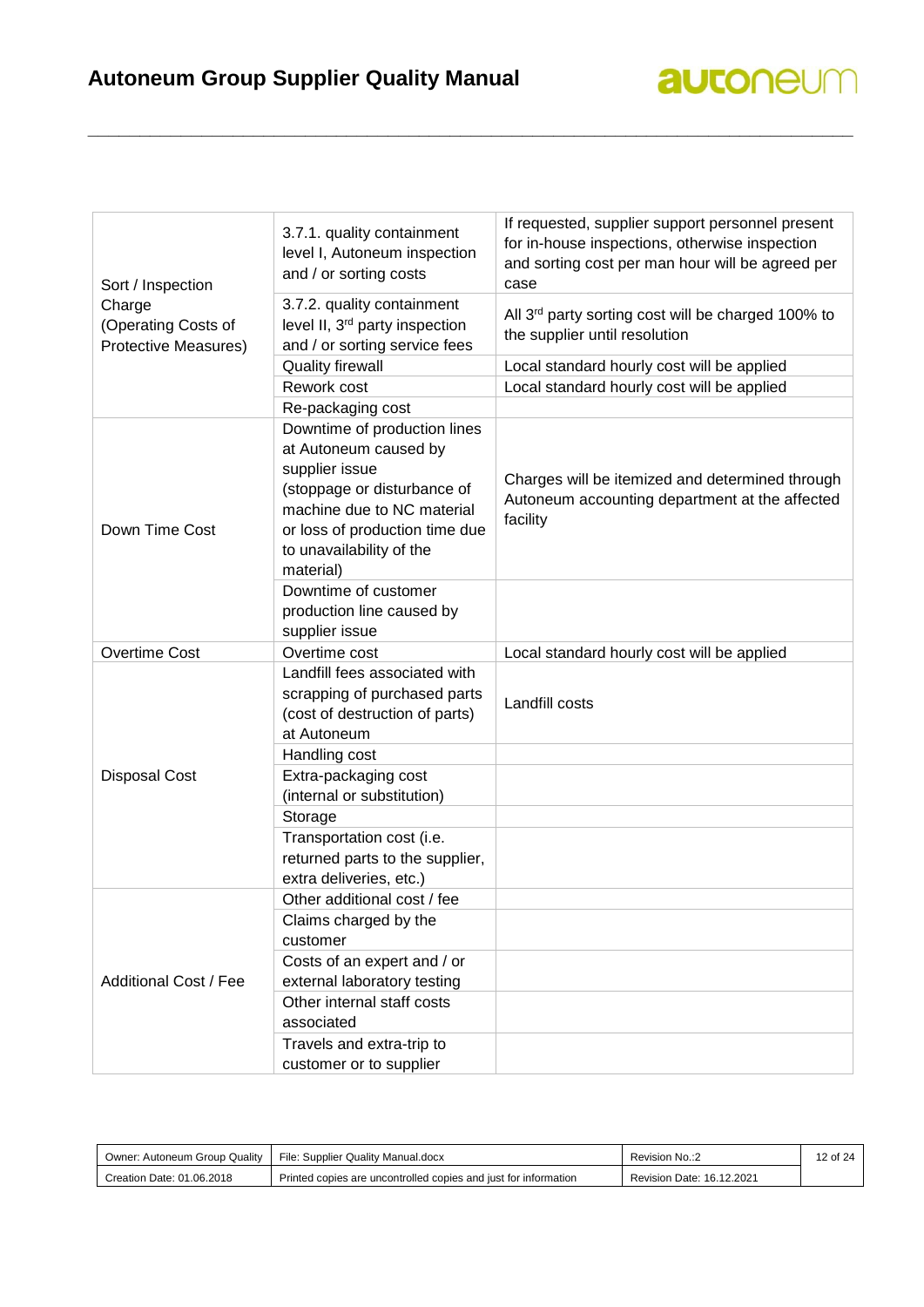#### <span id="page-12-0"></span>**3.7. Quality controlled shipping**

When containment actions have failed continuously and the part quality continues to disrupt Autoneum and / or our customer's production, Autoneum shall place the supplier on controlled shipping level I and / or level II requirements. These requirements will be communicated in writing to the supplier. All associated costs pertaining to control the situation shall be passed directly onto the supplier. The results of these activities must be made available to the Autoneum manufacturing plant as requested.

**\_\_\_\_\_\_\_\_\_\_\_\_\_\_\_\_\_\_\_\_\_\_\_\_\_\_\_\_\_\_\_\_\_\_\_\_\_\_\_\_\_\_\_\_\_\_\_\_\_\_\_\_\_\_\_\_\_\_\_\_\_\_\_\_\_\_\_\_\_\_\_\_\_\_**

#### <span id="page-12-1"></span>**3.7.1. Controlled shipping level I (CS level I):**

To ensure product quality is defect free prior to shipment, the supplier is required to conduct an off-line, redundant 100% inspection of all products after the regular manufacturing process. All associated costs during these activities are in the supplier's responsibility. The company shall communicate the inspection methodology. Both parties shall reach a mutual agreement on the inspection criteria. All results from these activities are to be communicated to Autoneum. The duration and exit criteria for this action will be stipulated in writing to the supplier. Controlled shipping may be imposed when any of the following conditions (but not limited to) exist with a supplier product or service:

- Lengthy resolution of a known problem.
- Inadequate quality containment.
- Chronic receipt of materials or services that do not meet the contractually agreed requirements.

#### <span id="page-12-2"></span>**3.7.2. Controlled shipping level II (CS level II):**

If the supplier is not able to contain product quality from an imposed CS level I activity, Autoneum will escalate the situation to CS level II. CS level II requires the supplier and / or Autoneum to contract a mutually agreed upon third party containment group to conduct further inspections on the product, which is in addition to the implemented CS level I requirements. This may also include the placement of an Autoneum resident engineer. All costs associated with these activities are the responsibility of the supplier. Autoneum must agree upon the methodology and location of the inspection. The duration and exit criteria for these actions will be stipulated in writing to the supplier. This may be imposed when any of the following conditions (but not limited to) exist with a supplier product or service:

- Quality issues related to safety critical products.
- Inadequate resolution of an issue that required CS level I.
- Chronic or repeat issues of significant magnitude.
- Issues resulting in field actions with Autoneum's customers.

#### <span id="page-12-3"></span>**3.8. Traceability**

Suppliers shall be able to support the identification of products by developing and documenting a traceability method throughout the manufacturing plant. The method defines appropriate traceability systems, processes and methods by product, process and manufacturing location. It should:

- Include a clear definition for the identification of nonconforming and / or suspect products and their segregation location.
- Be able to identify suspect materials, including retaining information for accessibility and retrieval in an appropriate response time.
- Be a serialized identification process for individual products, if specified by the customer or regulatory standards.

| Owner: Autoneum Group Quality | File: Supplier Quality Manual.docx                              | Revision No.:2            | 13 of 24 |
|-------------------------------|-----------------------------------------------------------------|---------------------------|----------|
| Creation Date: 01.06.2018     | Printed copies are uncontrolled copies and just for information | Revision Date: 16.12.2021 |          |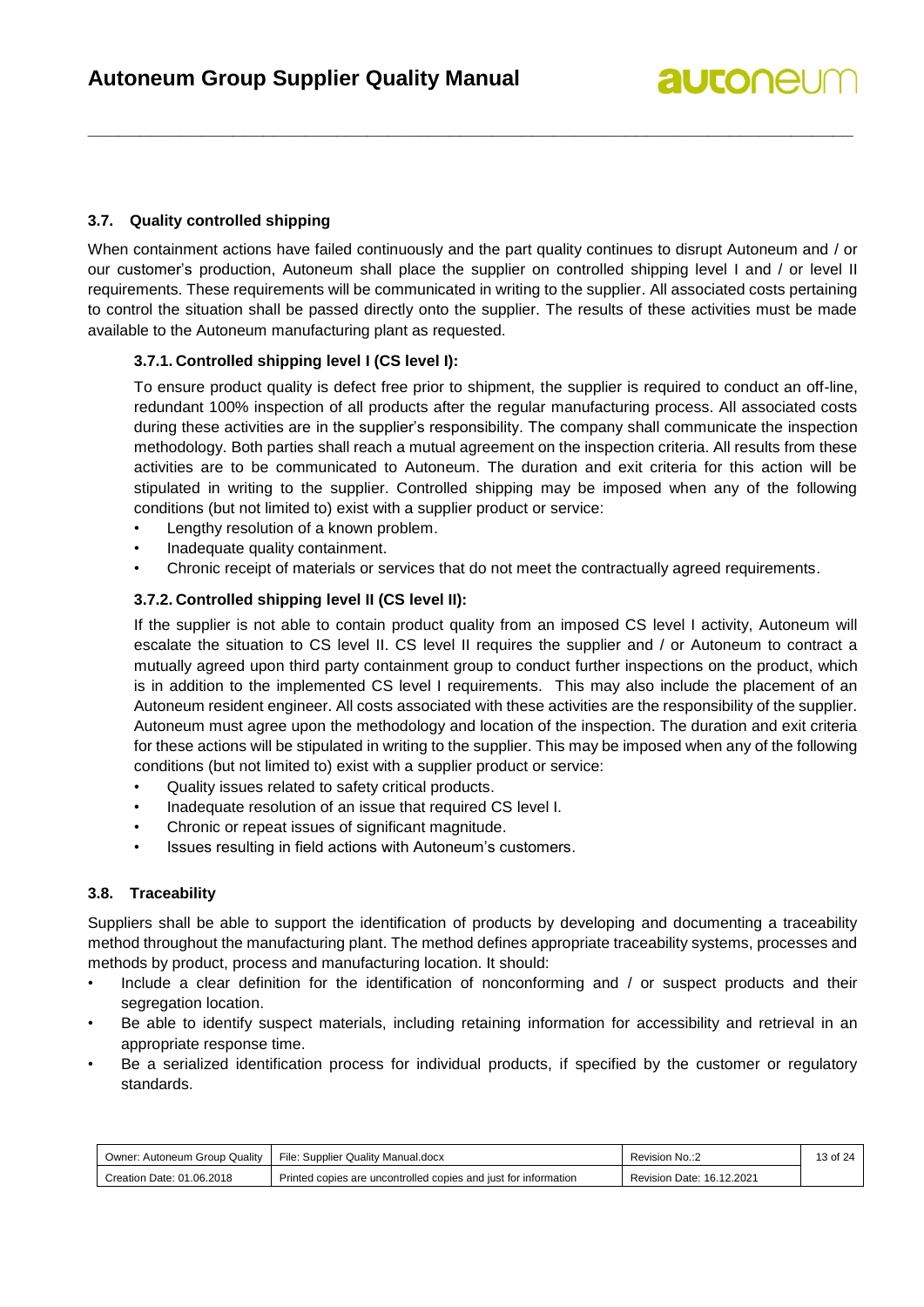If products are related to safety or regulatory characteristics, then the identification and traceability requirements are to be extended to externally provided products.

**\_\_\_\_\_\_\_\_\_\_\_\_\_\_\_\_\_\_\_\_\_\_\_\_\_\_\_\_\_\_\_\_\_\_\_\_\_\_\_\_\_\_\_\_\_\_\_\_\_\_\_\_\_\_\_\_\_\_\_\_\_\_\_\_\_\_\_\_\_\_\_\_\_\_**

**autonel** 

#### <span id="page-13-0"></span>**3.9. Document retention**

Supplier shall define the general handling of information and documentation. This includes retention (archiving). The retention must ensure that documents are safe from manipulation and unauthorized access by third parties. Their contents must remain available and readable over the entire retention period.

Storage locations should ensure adequate protection against possible risks (such as fire, storm damage, floods, firefighting water) and should prevent unauthorized access and changes to the documentation with appropriate protective measures.

| Requirement                                                                                                                                                                                                                             | <b>Minimum Archiving Periods</b>                      |
|-----------------------------------------------------------------------------------------------------------------------------------------------------------------------------------------------------------------------------------------|-------------------------------------------------------|
| S/R with substantiating documents for evidence that                                                                                                                                                                                     | 15 years or customer specific requirement.            |
| the specific safety requirements are met.                                                                                                                                                                                               | Starting from the beginning of mass production.       |
| Maintain test records, inspection and test schedules.                                                                                                                                                                                   | Minimum duration of 15 years after the manufacture of |
| Durability Documents.                                                                                                                                                                                                                   | the last part.                                        |
| Definition, validation and substantiating documents for                                                                                                                                                                                 | 10 years.                                             |
| supplies (same as spare parts).                                                                                                                                                                                                         | Starting from the end of production.                  |
| Records for identifying supplies for traceability<br>Records of characteristic and parameters measured<br>and tracked via control plan Product audit reports (in<br>line with the scheduled verification and monitoring<br>procedures). | 6 years.                                              |

#### <span id="page-13-1"></span>**4. Advanced Product Quality Planning (APQP)**

The APQP process provides suppliers with general guidelines ensuring that the product design, process and quality are developed to meet Autoneum's requirements for full volume production.

#### <span id="page-13-2"></span>**4.1. Phase 1: Pre-award / selection (gate 3)**

- Check Autoneum requirements (i.e. purchasing, quality and logistics).
- Mandatory feasibility analysis to assess potential risks (i.e. product, process, resources, planning).
- Compliant offers according to the Autoneum purchasing requirements (i.e. cost breakdown, commitment about planning and requirements).

Autoneum encourages innovation and Value Analysis / Value Engineering (VA/VE) suggestions in order to maximize total value. In the event of offering alternative, cost-lowering solutions, suppliers must first quote exactly what is being requested and then subsequently provide any alternative solutions via a separate supplemental quotation.

| Owner: Autoneum Group Quality | File: Supplier Quality Manual.docx                              | Revision No.:2            | 14 of 24 |
|-------------------------------|-----------------------------------------------------------------|---------------------------|----------|
| Creation Date: 01.06.2018     | Printed copies are uncontrolled copies and just for information | Revision Date: 16.12.2021 |          |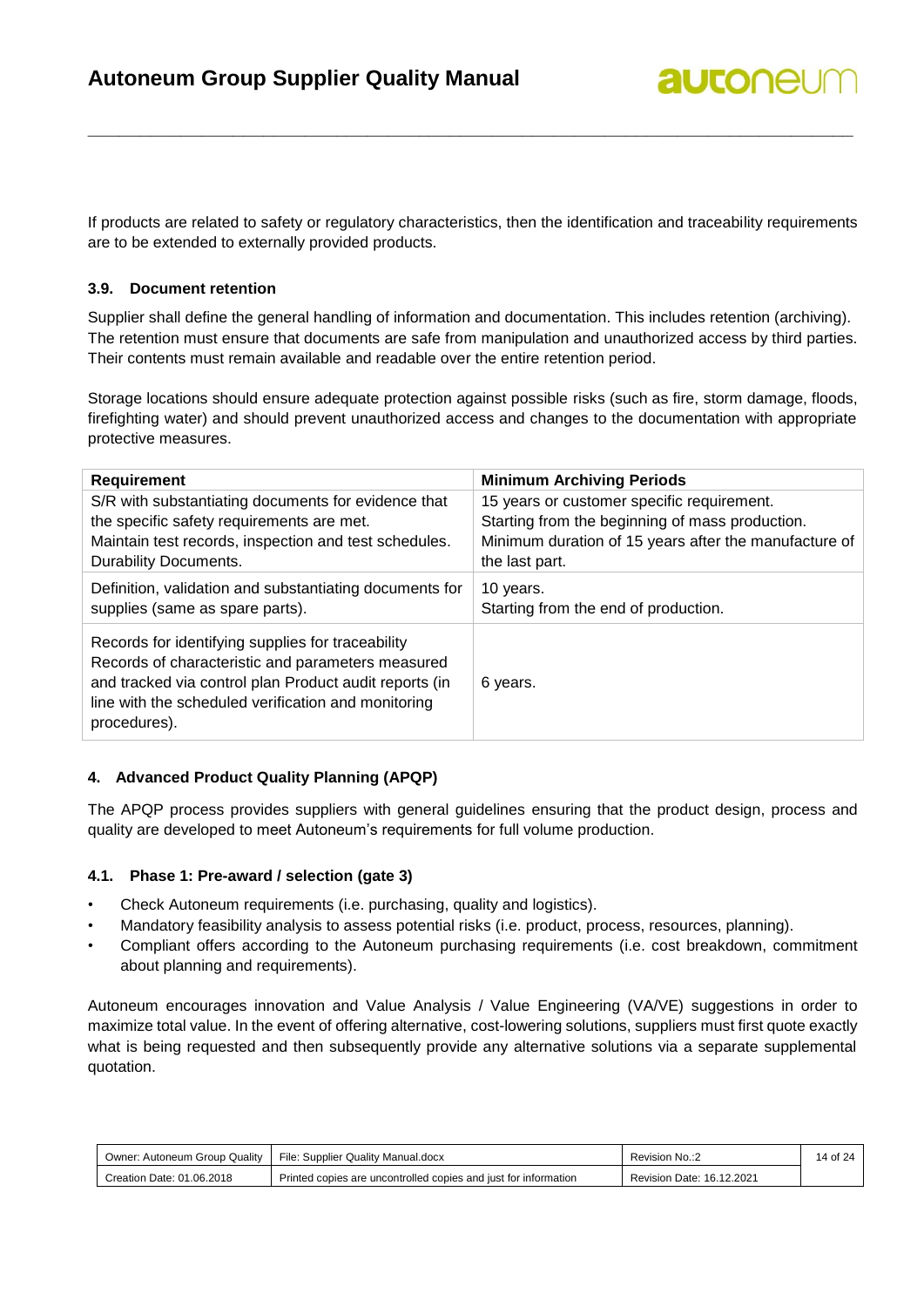## **autonel**

#### <span id="page-14-0"></span>**4.2. Phase 2: Product and process design (gate 3)**

- Clearly defined design responsibility: Autoneum or the supplier.
- After the development, inputs are agreed on, product or process development starts with the aim to fulfill Autoneum requirements.

**\_\_\_\_\_\_\_\_\_\_\_\_\_\_\_\_\_\_\_\_\_\_\_\_\_\_\_\_\_\_\_\_\_\_\_\_\_\_\_\_\_\_\_\_\_\_\_\_\_\_\_\_\_\_\_\_\_\_\_\_\_\_\_\_\_\_\_\_\_\_\_\_\_\_**

- Relevance of statistical methods (see section 3.2).
- To conduct the development phase, the supplier shall use all the basic automotive tools, such as:
	- Functional analysis (design responsibility with the designer).
	- DFMEA (design responsibility with the supplier).
	- Process flow chart.
	- PFMEA.
	- Design verification plan.
	- Control plan.

#### <span id="page-14-1"></span>**4.3. Phase 3: Product and process validation (gate 4 & 5)**

The supplier must provide to Autoneum all the necessary evidence for validation of its product or process, such as:

- Dimensional performance report.
- Material performance report.
- Process capability study.
- <span id="page-14-2"></span>• Production capacity analysis (cycle time, scrap rate, OEE, etc.).

#### **4.4. Phase 4: Ramp-up (gate 6)**

In case of any identified deviation during ramp-up, the supplier must set up the needed measures to achieve zero defect and guarantee zero parts per million (PPM) at Autoneum (i.e. quality firewall).

#### <span id="page-14-3"></span>**4.5. Phase 5: Serial production**

The supplier must respect the planned measures in the agreed control plan, including:

- Ensuring periodic requalification in the control plan and providing evidence to Autoneum if required.
- Providing a CoA (Certificate of Analysis) according to the defined characteristics.
- Informing Autoneum via Supplier Change Request Form in case of any changes. The supplier is not allowed to implement the change without official acceptance from Autoneum.

Detailed description of the supplier APQP deliverables are determined by organizational location found in **Quality\_Option A\_Supplier Advanced Product Quality Planning (APQP)** (BG Europe and ANA)**.**

### <span id="page-14-4"></span>**5. Production Part Approval Process (PPAP)**

#### <span id="page-14-5"></span>**5.1. Standardization of supplier PPAP**

Autoneum has improved its PPAP by standardizing the process release and approval across Autoneum manufacturing sites. Standardizing the process will minimize both Autoneums and our supplier's workload. This will also speed up the process for approving our supplier PPAPs and internal process releases. Finally, this will

| Owner: Autoneum Group Quality | File: Supplier Quality Manual.docx                              | Revision No.:2            | 15 of 24 |
|-------------------------------|-----------------------------------------------------------------|---------------------------|----------|
| Creation Date: 01.06.2018     | Printed copies are uncontrolled copies and just for information | Revision Date: 16.12.2021 |          |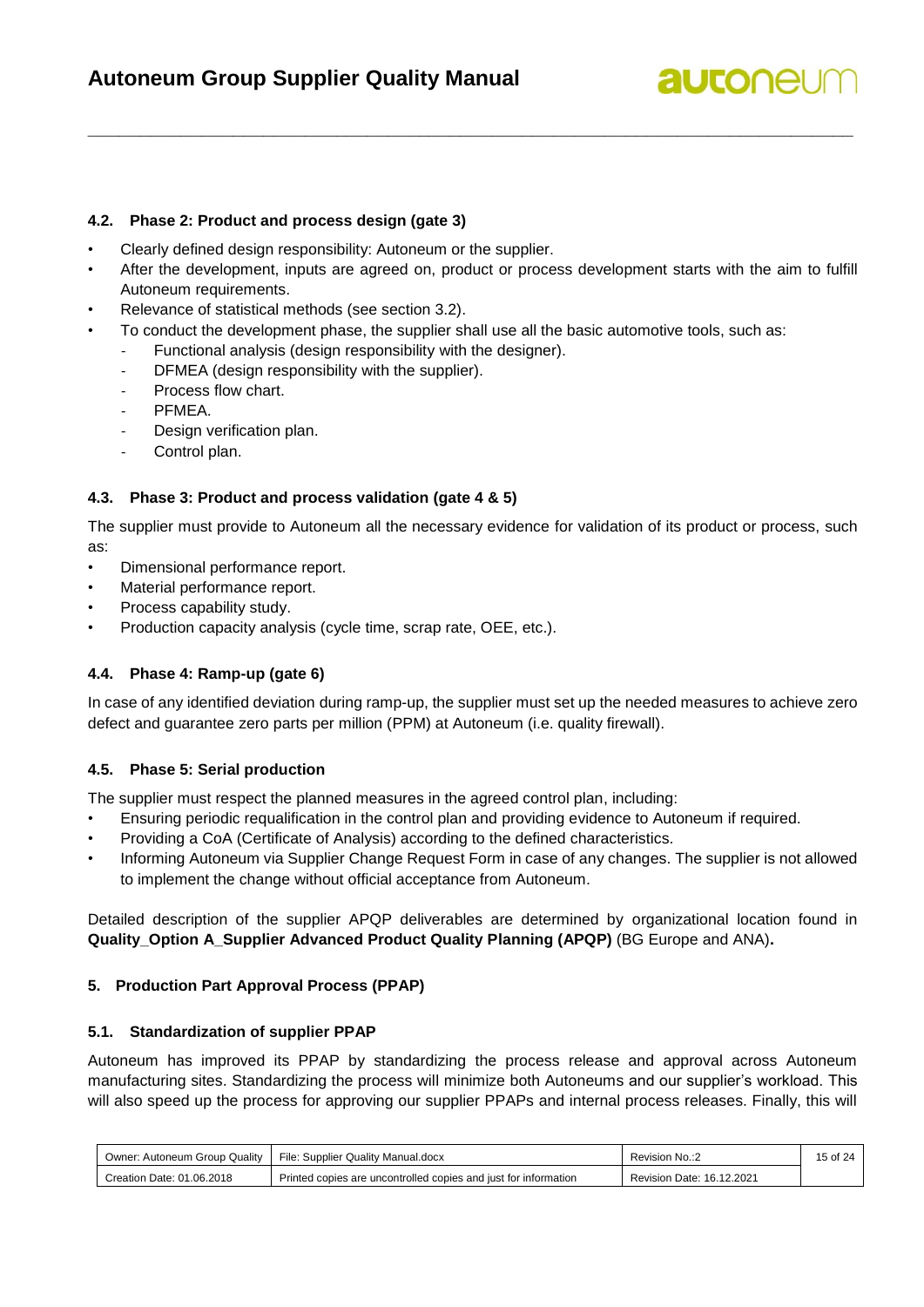help Autoneum to keep up on records for parts released and maintained on a yearly basis to ensure that all parts are up to date.

**\_\_\_\_\_\_\_\_\_\_\_\_\_\_\_\_\_\_\_\_\_\_\_\_\_\_\_\_\_\_\_\_\_\_\_\_\_\_\_\_\_\_\_\_\_\_\_\_\_\_\_\_\_\_\_\_\_\_\_\_\_\_\_\_\_\_\_\_\_\_\_\_\_\_**

All suppliers must follow the PPAP guidelines:

- All Part Submission Warrants (PSW) have to be written to Autoneum. The specific address needs to be provided by the regional purchasing organization. PSWs will be rejected if sent to an incorrect site. However, any Autoneum quality representative at any of our locations can sign off PSWs.
- All PPAP documentation must be submitted through the Supplier Development Portal where available at [www.autoneum.com/supplier-portal,](file://///odie/home/Winterthur/vbaumgar/www.autoneum.com/supplier-portal) [sds.autoneum.com](file://///odie/home/Winterthur/vbaumgar/sds.autoneum.com) o[r suppliers.autoneum.com.](file://///odie/home/Winterthur/vbaumgar/suppliers.autoneum.com) Otherwise, direct to the respective site for help.
- Any shipment of production level product without first obtaining either an approved PSW or an engineering deviation (written approval Temporary Deviation Notification (TDN) or interim PSW), shall be classified as defective product. This does not include any product that is produced during Section 4: Advanced Product Quality Planning (APQP).

#### <span id="page-15-0"></span>**5.2. PPAP submissions**

All suppliers need to pay close attention to the requirements outlined in the PPAP email that is generated through SDS. See information below:

| Due 2017-02-23.                                              | Autoneum is informing you that your PPAP package for the specified part number listed below is               |
|--------------------------------------------------------------|--------------------------------------------------------------------------------------------------------------|
| <b>PPAP Submission Date:</b><br>Level Required: Level 4 PPAP | Plant Location: Jeffersonville (US05)<br>Supplier: Supplier's Name<br>Part Number: 106299000101<br>2/23/2017 |
|                                                              | Part Submission Warrant (PSW) should be written to "Autoneum"                                                |
| For detailed PPAP Requirements, click on the link below:     |                                                                                                              |
| <b>PPAP</b> Requirements                                     |                                                                                                              |

Autoneum has defined what the required documentation is for every level of PPAP. Standard PPAP documentation requirements based on the PPAP level requirements are outlined below:

| Owner: Autoneum Group Quality | File: Supplier Quality Manual.docx                              | Revision No.:2            | 16 of 24 |
|-------------------------------|-----------------------------------------------------------------|---------------------------|----------|
| Creation Date: 01.06.2018     | Printed copies are uncontrolled copies and just for information | Revision Date: 16.12.2021 |          |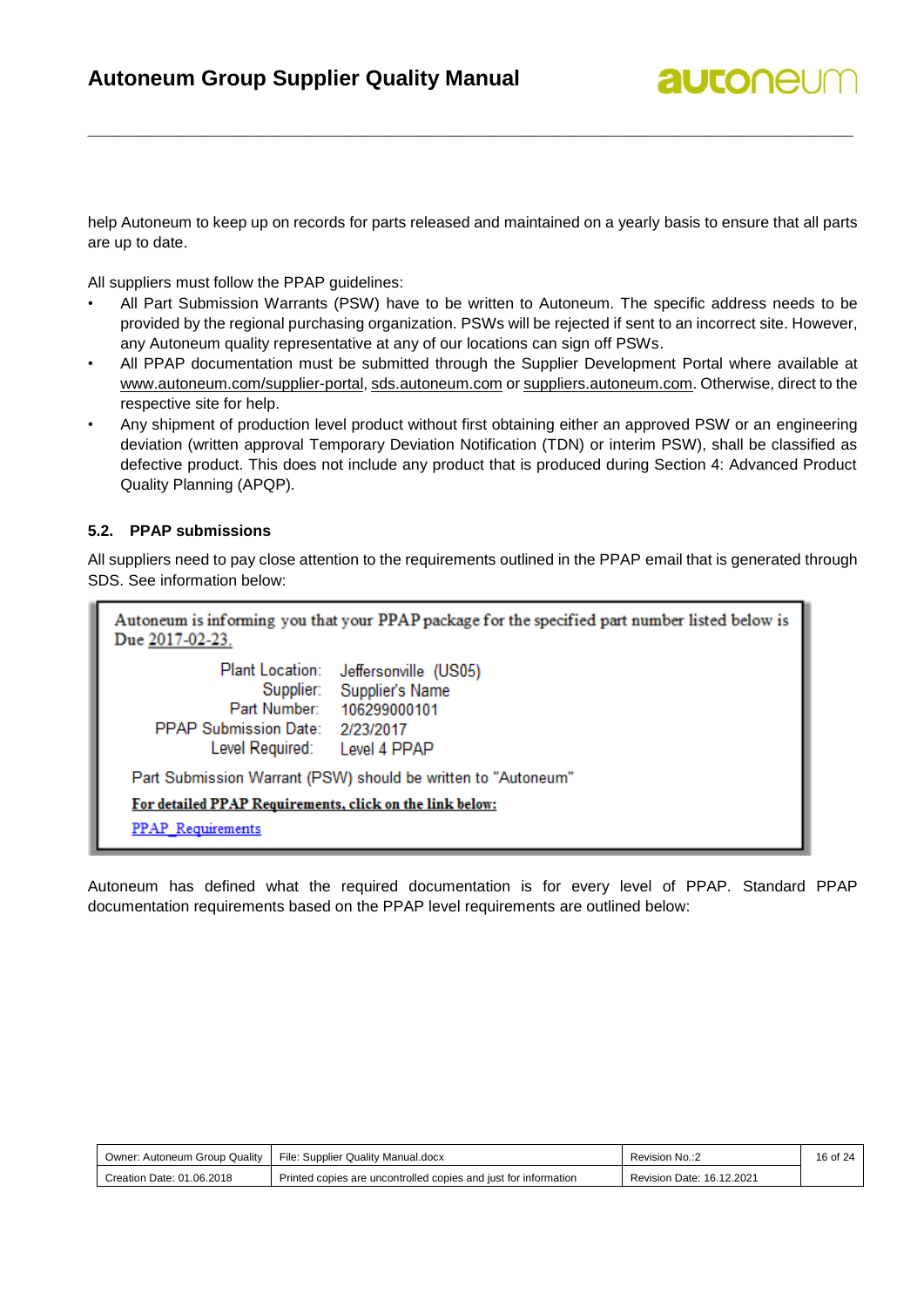### **Autoneum Group Supplier Quality Manual**

## **autonel**

#### **AUTONUEM PPAP Requirements**

| <b>Requirements Per Submission Level</b>                                                                | Level 1                 | Level <sub>2</sub> | Level 3 | Level 4       | Level 5 | Bulk   |   | <b>Low Level High Level</b> |
|---------------------------------------------------------------------------------------------------------|-------------------------|--------------------|---------|---------------|---------|--------|---|-----------------------------|
| 1. Design Records: Drawings, CAD Data, and/or PPS                                                       | R                       | s                  | s       | S             | R       | s      | s | s                           |
| 2. Authorized Engineering Change Documents: (Tracking of Changes)                                       | $\mathbb{R}$            | R                  | s       | $\ast$        | R       | $\ast$ |   | s                           |
| 3. Customer Engineering Approval                                                                        | R                       | R                  | s       | *             | R       | *      |   |                             |
| 4. Design DFMEA (if applicable)                                                                         | R                       | R                  | s       | $\ast$        | R       | $\ast$ |   | s                           |
| 5. Process Flow Diagram/Chart: (prototype, pre-production, production)                                  | R                       | R                  | s       | $\ast$        | R       | $\ast$ | s | s                           |
| 6. Process PFMEA                                                                                        | R                       | R                  | s       | S             | R       | $\ast$ |   | s                           |
| 7. Control Plan: (prototype, pre-production, production)                                                | R                       | s                  | S       | S             | R       | s      | s | s                           |
| 8. Measurement System Analysis Studies: (R&R - Repeatability & Reproducibility)                         | R                       | R                  | s       | $\frac{1}{2}$ | R       | $\ast$ |   | s                           |
| 9. Dimensional Performance Results                                                                      | $\mathbb{R}$            | s                  | s       | s             | R       | s      | s | s                           |
| 10. Material. Performance Test Results                                                                  | $\mathbb{R}$            | s                  | s       | S             | R       | s      | s | S                           |
| 11. Initial Process Capability Studies: (CmK, CpK, and PpK - SPC if needed)                             | $\mathbb{R}$            | R                  | S       | $\ast$        | R       | $\ast$ | s | s                           |
| 12. Qualified Laboratory Documentation                                                                  | $\overline{R}$          | Ŕ.                 | s       | $\ast$        | R       | $\ast$ | s | s                           |
| 13. Appearance Approval Report (AAR) (if applicable)                                                    | R                       | R                  | S       | $\ast$        | R       | $\ast$ |   |                             |
| 14. All Tooling Asset Tag Pictures                                                                      | $\mathbb{R}$            | R                  | s       | $\ast$        | R       | $\ast$ |   | s                           |
| 15. Master Sample, Boundary Sample, and/or Initial Samples                                              | $\mathbb{R}$            | R                  | s       | $\ast$        | R       | $\ast$ | s | S                           |
| 16. Checking Aids/Work Instructions                                                                     | $\mathbb{R}$            | R                  | s       | $\ast$        | R       | $\ast$ |   |                             |
| 17. Customer Specific Requirements                                                                      | R                       | R                  | S       | $\frac{1}{2}$ | R       | sk.    |   | S                           |
| 18. Part Submission Warrant (PSW)(PPF Submissions)                                                      | R                       | s                  | s       | S             | R       | s      | s | s                           |
| 19. Supplier PSW's / PPF Status                                                                         | $\overline{\mathbf{R}}$ | R                  | S       | S             | R       | $\ast$ |   | s                           |
| 20. BOM                                                                                                 | $\mathbb{R}$            | R                  | s       | $\ast$        | R       | $\ast$ |   |                             |
| 21. Critical Characteristics List                                                                       | $\mathbb{R}$            | R                  | S       | $\ast$        | R       | $\ast$ |   |                             |
| 22. Material data declaration - (IMDS) Approval                                                         | R                       | s                  | s       | $\frac{1}{2}$ | R       | s      | s | s                           |
| 23. Process capacity verification: PPAP or Run@Rate Build Confirmation Documentation                    | $\mathbb{R}$            | R.                 | s       | $\ast$        | R       | $\ast$ |   | S                           |
| 24. Full capacity verification (per customer specific document)                                         | R                       | s                  | s       | S             | R       | s      |   | S                           |
| 25. Packaging Approvals: Logistic Data Sheet                                                            | $\mathbb{R}$            | R                  | s       | $\ast$        | R       | $\ast$ | s | s                           |
| 26. All available Certificates (ISO/TS16949, ISO9001, ISO14001, OHSAS18001, CCC)                        | R                       | s                  | s       | $\ast$        | R       | s      | s | S                           |
| 27. Material Safety Data Sheet (MSDS)                                                                   |                         |                    |         |               |         |        | s | S                           |
| 28. CPM Tool Material List Agreement                                                                    |                         |                    |         |               |         |        | s | s                           |
| 29. Quality Agreement                                                                                   |                         |                    |         |               |         |        |   | S                           |
| 30. Design verification plan when raw material/ Part specific Verification Plan                         |                         |                    |         |               |         |        | s | s                           |
| 31. Product traceability (area, content and type of marking)                                            |                         |                    |         |               |         |        |   | S                           |
| 32. Layout:flow and list of equipments (tools, checking fixtures, packaging, red area, waste container) |                         |                    |         |               |         |        |   | s                           |
| 33. Tooling and machine acceptance report                                                               |                         |                    |         |               |         |        |   | S                           |
| 34. Checking fixtures acceptance report                                                                 |                         |                    |         |               |         |        |   | S                           |
| 35. Technical file for Tool, machine, device, checking fixture                                          |                         |                    |         |               |         |        |   | s                           |
| 36. Certificate of Conformity (CoC)                                                                     |                         |                    |         |               |         |        | s | S                           |
| 37. Production process audit                                                                            |                         |                    |         |               |         |        |   | s                           |
| 38. Supplier Emergency Plan                                                                             |                         |                    |         |               |         |        |   | s                           |

**\_\_\_\_\_\_\_\_\_\_\_\_\_\_\_\_\_\_\_\_\_\_\_\_\_\_\_\_\_\_\_\_\_\_\_\_\_\_\_\_\_\_\_\_\_\_\_\_\_\_\_\_\_\_\_\_\_\_\_\_\_\_\_\_\_\_\_\_\_\_\_\_\_\_**

#### Legend:

**S** Supplier must submit to Autoneum **R** Required documentation if asked by Autoneum

**\*** Must retain documents and submit upon request

- 
- Level 1 & 2 PPAP: these requirements are reserved for specific commodities and / or special circumstances that are only allowed and issued by the Autoneum quality management.
- Level 3 PPAP: for new suppliers and part numbers, it is expected that they follow the requirements outlined above.
- Level 4 PPAP: suppliers are issued this level:
	- For the annual PPAP validation submissions, including dimensional layouts, functional test results and other documents, which are required at supplier's cost, unless a written waiver is obtained from Autoneum.
	- An approved PPAP in one Autoneum Location can be released to a different Autoneum plant; however, the PPAP documentation may need to be updated. For example, Capacity Study, PSW, Testing, or other documentation specific to the Autoneum Plant.

| : Autoneum Group Quality<br>Owner: | File: Supplier Quality Manual.docx                              | Revision No.:2            | of 24 |
|------------------------------------|-----------------------------------------------------------------|---------------------------|-------|
| Creation Date: 01.06.2018          | Printed copies are uncontrolled copies and just for information | Revision Date: 16.12.2021 |       |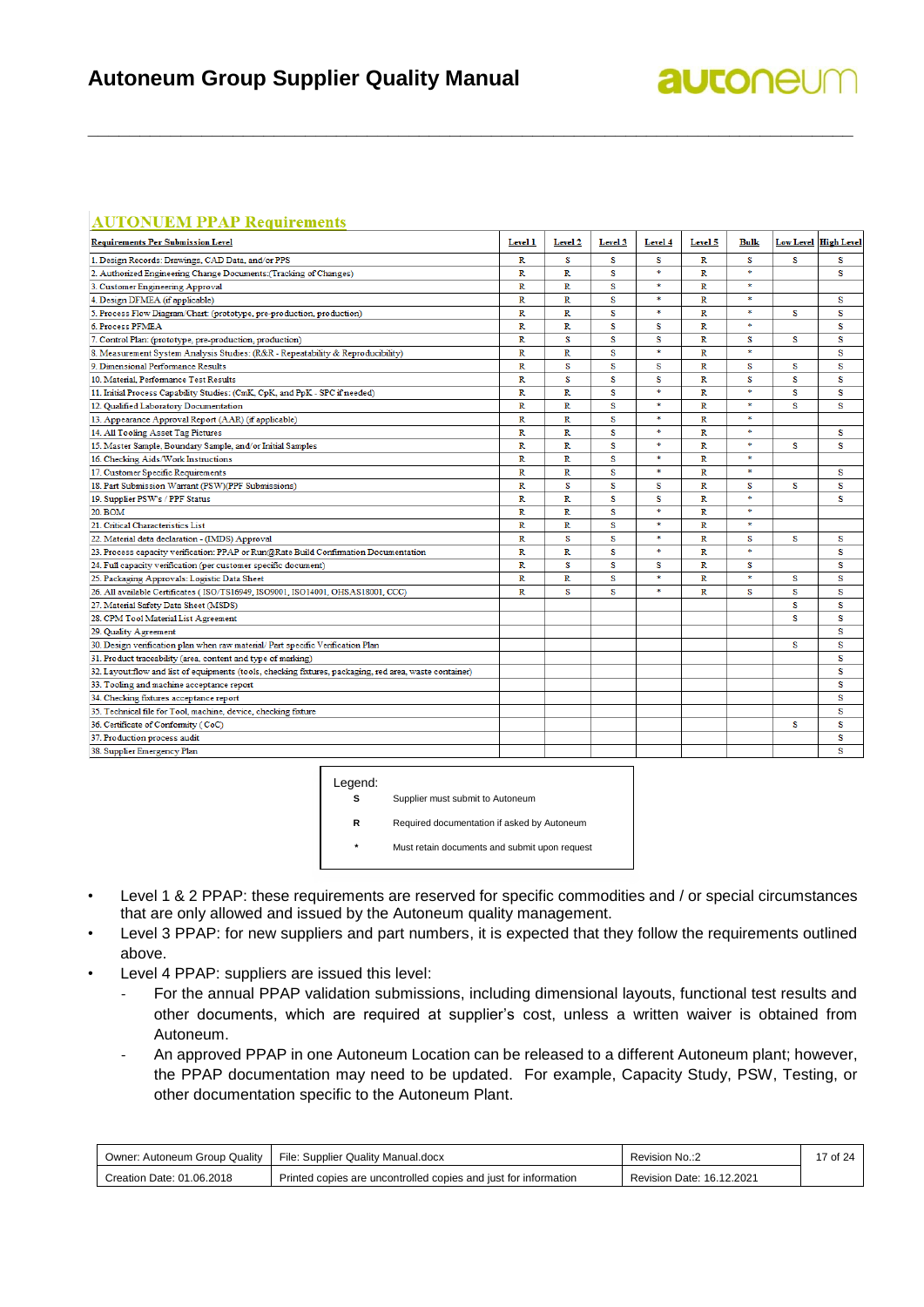Level 5 PPAP: is a warrant with product samples and complete supporting data reviewed at the supplier location.

**\_\_\_\_\_\_\_\_\_\_\_\_\_\_\_\_\_\_\_\_\_\_\_\_\_\_\_\_\_\_\_\_\_\_\_\_\_\_\_\_\_\_\_\_\_\_\_\_\_\_\_\_\_\_\_\_\_\_\_\_\_\_\_\_\_\_\_\_\_\_\_\_\_\_**

**autonel** 

• Bulk: Autoneum reserves the right to call out what product fall under "Bulk Material". Bulk Material is nondimensional substance (Solid, Liquid, or Gas) with the exception of some off-the-shelf components. A supplier shall not assume that their products are exempt from producing a PPAP to Autoneum. These are the only products that Autoneum classifies as a bulk material:

| Fiber | <b>Bico</b> | <b>Flame Retardant</b> | Mold Release | <b>Staples</b> | <b>Hot Melt</b> | Bulk Chemicals: such as        |
|-------|-------------|------------------------|--------------|----------------|-----------------|--------------------------------|
|       |             |                        |              |                |                 | Isocvanate. Polvol. Dves. etc. |

Suppliers who fall within the bulk material requirements shall be responsible for providing a PPAP to Autoneum.

- Low level: applicable in case of known material / catalog product / known product without any development / raw material.
- High level: applicable in case of unknown supplier / unknown process / unknown material / finished part (including Autoneum part) / trade part / new product development.

#### <span id="page-17-0"></span>**5.3. Capacity study**

The supplier must fill out the appropriate original equipment manufacturer (OEM) customer capacity study. The Run at Rate build should validate the assumptions made in the capacity study.

The supplier must get in touch with the Autoneum Quality contact to get these templates. Where there is no specific customer template, the supplier should use the **Group\_Quality\_Appendix J\_Autoneum Capacity Analysis Study Report**.

#### <span id="page-17-1"></span>**6. Supplier performance**

#### <span id="page-17-2"></span>**6.1. Supplier Performance Index (SPI) – PRIDE**

Autoneum uses a Supplier Performance Index to monitor supplier performance. This index consists of measurements in five specific areas that make up **PRIDE**. Total **PRIDE** performance is based on a *100 point*s scale.

#### **Product quality:**

Defective products received and quantified as parts per million (PPM). Responsibility of plant quality. *Total = 25 points (automatic calculation through SAP).*

**P** = ((Supplier PPM / 50) \* 25 – 25) \* (-1) The **P** score of "0" is the result of a supplier PPM higher than 50

#### **Relationship:**

A cross-functional team within the purchasing department assesses the supplier. Responsibility of procurement.

*Total = 10 points.*

| Owner: Autoneum Group Quality | File: Supplier Quality Manual.docx                              | Revision No.:2            | 18 of 24 |
|-------------------------------|-----------------------------------------------------------------|---------------------------|----------|
| Creation Date: 01.06.2018     | Printed copies are uncontrolled copies and just for information | Revision Date: 16.12.2021 |          |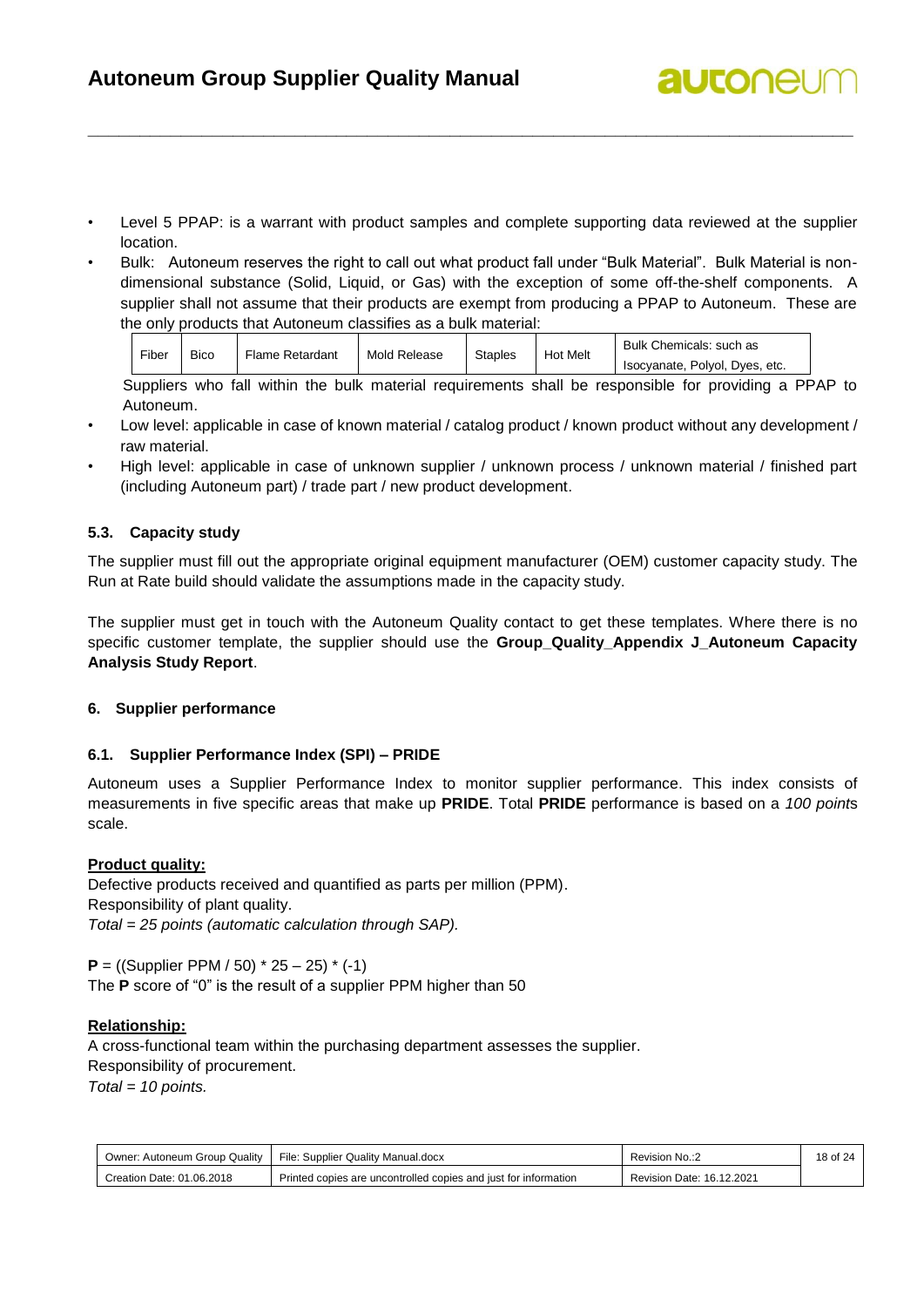

**R** = (T&C or contract) + Technical support + (Flexibility and communication) + Continuous improvement

**\_\_\_\_\_\_\_\_\_\_\_\_\_\_\_\_\_\_\_\_\_\_\_\_\_\_\_\_\_\_\_\_\_\_\_\_\_\_\_\_\_\_\_\_\_\_\_\_\_\_\_\_\_\_\_\_\_\_\_\_\_\_\_\_\_\_\_\_\_\_\_\_\_\_**

i. Terms & Conditions agreed or contract available: *1 Point*

ON-OFF condition about acceptance of T&C or contract:

- *0 points and deletion of all other points*
- *1 point for positive fulfillment*

Valid contracts: written acceptance of general T&C by supplier, basic purchasing agreement, framework sub-supply agreement (trade).

ii. Technical support (former R&D and innovation): *3 points* Meaning delivering basic technical support for samples, projects, prototypes, mandatory certifications, drawings, contributes to develop their and our products.

- *0: supplier is very weak*
- *1: technical support not good and should be improved*
- *2: average basic performance*
- *3: technical support over average*

#### iii. Flexibility and communication: *3 points*

Ability to understand Autoneum needs. Ability to react / adapt accordingly.

- *0: supplier is very weak*
- *1: not good and should be improved*
- *2: average basic performance*
- *3: over average*

#### iv. Continuous improvement: *3 points*

Supplier is able to improve in all kind of weak areas (relationship, economical, technical, IT systems, health and safety, VA/VE, MOVE, financial stability)

- *0: supplier is very weak*
- *1: not good and should be improved*
- *2: average basic performance*
- *3: over average*

#### **Integrity:**

Quality system / environmental standard: quality certifications, environmental certifications and MQA audits. Responsibility of procurement.

*Total = 20 points (automatic calculation through SAP).*

**I** = QMS certification + EHS certification

#### Quality Management System:

| <b>Points</b> | <b>Explanation</b>   |
|---------------|----------------------|
|               | No QMS certification |
|               | Autoneum MQA         |
| 10            | <b>ISO 9001</b>      |
| 15            | IATF 16949           |

| Owner: Autoneum Group Quality | File: Supplier Quality Manual.docx                              | Revision No.:2            | 19 of 24 |
|-------------------------------|-----------------------------------------------------------------|---------------------------|----------|
| Creation Date: 01.06.2018     | Printed copies are uncontrolled copies and just for information | Revision Date: 16.12.2021 |          |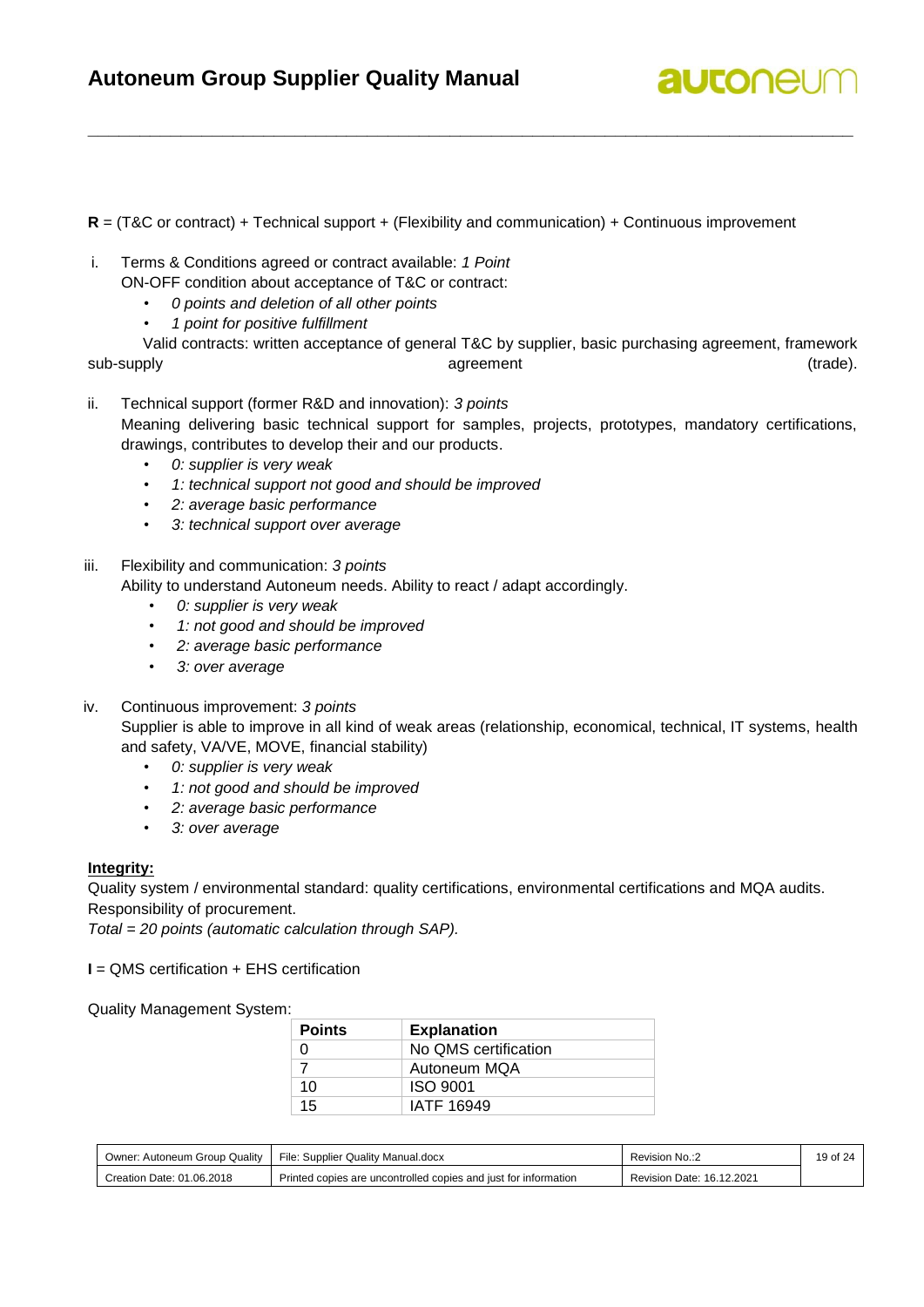

Environmental, Health and Safety Management System:

| <b>Points</b> | <b>Explanation</b>                                     |
|---------------|--------------------------------------------------------|
|               | No EHS certification                                   |
| 3             | ISO 14001 certification or ISO<br>45001 certification  |
| 5             | ISO 14001 certification and ISO<br>45001 certification |

**\_\_\_\_\_\_\_\_\_\_\_\_\_\_\_\_\_\_\_\_\_\_\_\_\_\_\_\_\_\_\_\_\_\_\_\_\_\_\_\_\_\_\_\_\_\_\_\_\_\_\_\_\_\_\_\_\_\_\_\_\_\_\_\_\_\_\_\_\_\_\_\_\_\_**

#### **Delivery performance:**

Delivery performance is based on the Incoterms (2020) agreed with supplier. Miss-delivery per million (MPM) is calculated by the specific Incoterms.

Responsibility of PC&L.

*Total = 25 points (calculation automatic through SAP).*



| <b>MPM</b>                      | <b>D</b> scoring |
|---------------------------------|------------------|
| Level 1: MPM $<$ 499            | <b>Best - 25</b> |
| Level 2: $500 < MPM < 1,999$    | Good - 20        |
| Level 3: $2,000 < MPM < 4,999$  | Medium - 12      |
| Level 4: $5,000 < MPM < 49,999$ | $Low - 5$        |
| Level 5: MPM $>$ 50,000         | $Bad - 0$        |

All suppliers (either as critical supplier or supplier who does not perform well in terms of delivery performance (D score).) in existing business relationships with Autoneum can be asked to carry out a MMOG/LE self-assessment.

The specific rules applying to carry out a MMOG/LE self-assessment can be found in each specific Autoneum BG Logistics Supplier Manual.

#### **Economic:**

Purchased materials price in comparison to pricing trends, VA/VE performance, and overall competiveness. Responsibility of procurement.

*Total = 20 points.*

For BG Europe, points are determined as follows:

- $E = 0$  for Budget Price Index  $>= 105$
- $E = 3$  for Budget Price Index  $>= 104.5$
- $E = 5$  for Budget Price Index  $>= 104$

 $E = 8$  for Budget Price Index  $\geq$  103

 $E = 9$  for Budget Price Index  $>= 102$ 

| Owner: Autoneum Group Quality | File: Supplier Quality Manual.docx                              | Revision No.:2                 | 20 of 24 |
|-------------------------------|-----------------------------------------------------------------|--------------------------------|----------|
| Creation Date: 01.06.2018     | Printed copies are uncontrolled copies and just for information | i Date: 16.12.2021<br>Revision |          |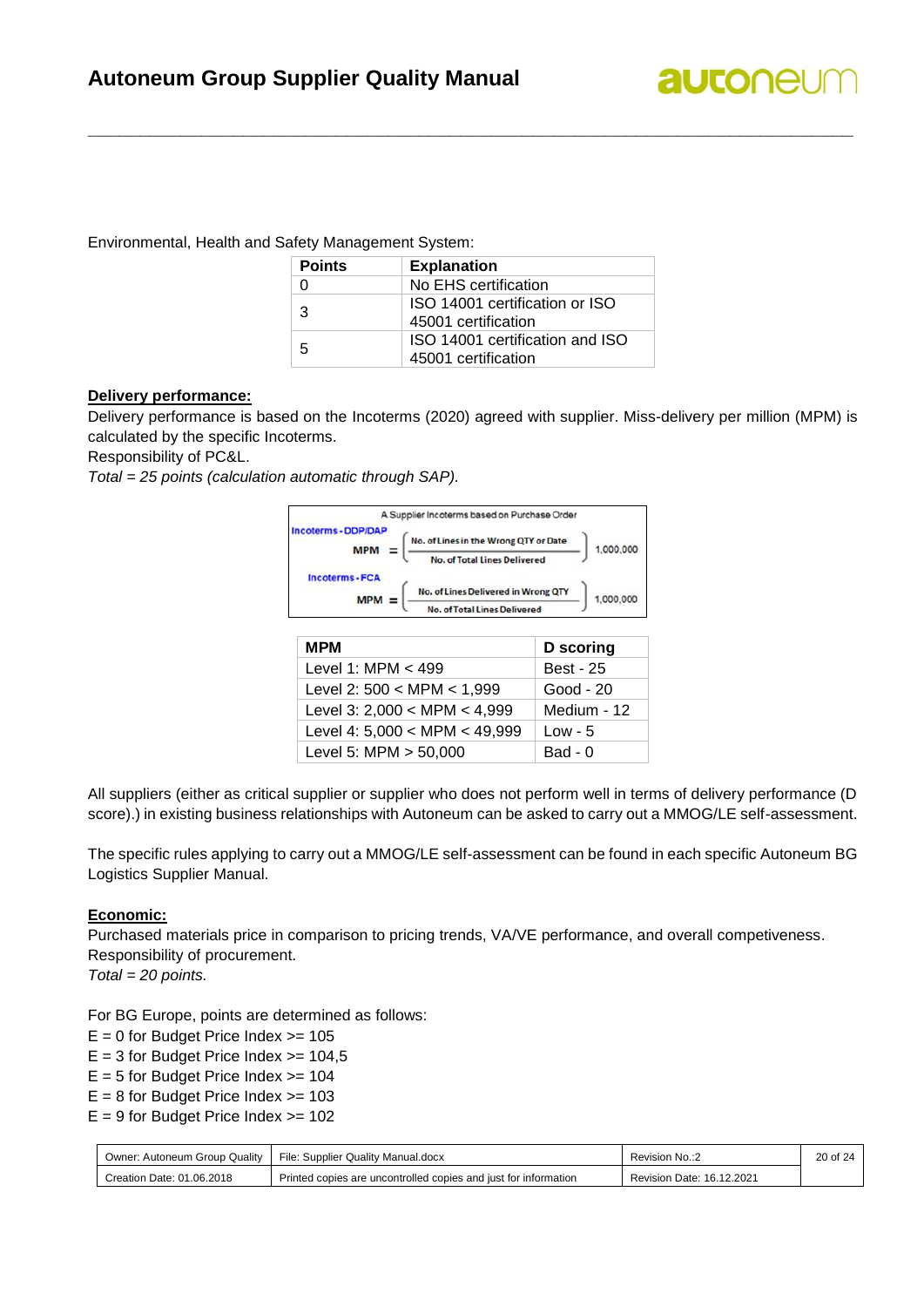## **autonel**

 $E = 13$  for Budget Price Index  $>= 100$ 

 $E = 18$  for Budget Price Index  $>= 95$ 

 $E = 20$  for Budget Price Index  $< 95$ 

The **PRIDE** scores are calculated on a quarterly (for BG Europe and ANA suppliers), semester (for BG SAMEA suppliers) and yearly (for BG Asia suppliers) basis and are posted inside SDS in a two-step process.

**\_\_\_\_\_\_\_\_\_\_\_\_\_\_\_\_\_\_\_\_\_\_\_\_\_\_\_\_\_\_\_\_\_\_\_\_\_\_\_\_\_\_\_\_\_\_\_\_\_\_\_\_\_\_\_\_\_\_\_\_\_\_\_\_\_\_\_\_\_\_\_\_\_\_**

- Step 1: The PRIDE scores will be released and uploaded into SDS as preliminary data within three weeks of the closed of the month.
- Step 2: The PRIDE scores will be finalized within six weeks of the close of every month in order to review, verify, and make any changes to the PRIDE scores.

The supplier should review the PRIDE scores to review their performance. Actions that must be taken based on the PRIDE scoring as following:

| No Risk supplier<br>(Green)<br>Score above 75 points                                                                            | Autoneum will continue its business relationship with these suppliers.                                                                                                                                                                                                         |
|---------------------------------------------------------------------------------------------------------------------------------|--------------------------------------------------------------------------------------------------------------------------------------------------------------------------------------------------------------------------------------------------------------------------------|
| Moderate Risk supplier<br>(Yellow)<br>Score between 74 - 51 points                                                              | Your responsible Purchasing and/or Supplier Quality contact will continue to<br>review the PRIDE performance to see why the supplier is scoring within this<br>range. These activities will not result in a PRIDE performance CAR unless<br>we are seeing a quality situation. |
| High Risk supplier<br>(Red)<br>Score below 50 points<br>3 or 6 consecutive months<br>(depends on region, as<br>described above) | A PRIDE performance CAR will be issued to the supplier. The supplier is<br>expected to respond to the CAR in a timely manner indicating necessary<br>corrective actions including effective dates.                                                                             |

#### <span id="page-20-0"></span>**6.2. Supplier Quality Improvement Plan (SQIP)**

Suppliers are monitored for PRIDE performance, CARs, monthly and yearly PPM levels. Based on these results, suppliers who continually demonstrate poor performance trends can be issued an **Group\_Quality\_Appendix K\_Supplier Quality Improvement Plan (SQIP)**.

The supplier presents a quality improvement plan. Autoneum and the supplier will mutually agree on the initial plan. Autoneum will monitor supplier performance on a monthly basis to review product quality, implementation and effectiveness of the quality improvement plan.

In order to finalize this process, a supplier must show stable product quality for a given number of months. The supplier will graduate from the program upon successful completion of these activities.

#### <span id="page-20-1"></span>**6.3. Quality and EHS Management System certifications**

It is the responsibility of the supplier to ensure that they maintain a valid Quality and EHS certification. Where applicable, the supplier must supply the certificate through the SDS portal.

| Owner: Autoneum Group Quality | File: Supplier Quality Manual.docx                              | Revision No.:2            | 21 of 24 |
|-------------------------------|-----------------------------------------------------------------|---------------------------|----------|
| Creation Date: 01.06.2018     | Printed copies are uncontrolled copies and just for information | Revision Date: 16.12.2021 |          |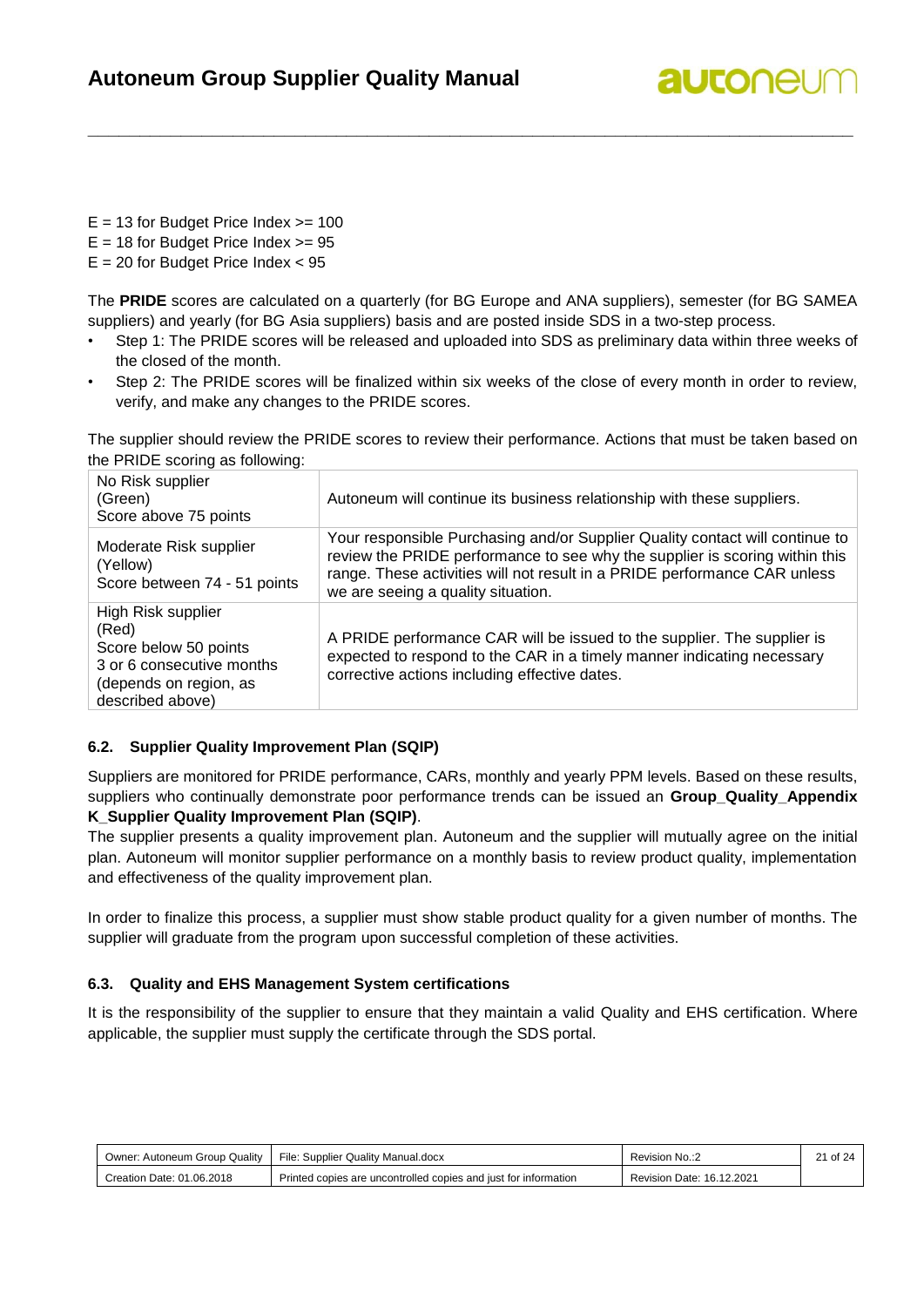Expected requirements per product family:

| <b>Quality and EHS Management System Requirements</b>                                             |                 |                   |                  |                  |  |
|---------------------------------------------------------------------------------------------------|-----------------|-------------------|------------------|------------------|--|
| <b>Product families</b>                                                                           | <b>ISO 9001</b> | <b>IATF 16949</b> | <b>ISO 14001</b> | <b>ISO 45001</b> |  |
| Raw material (R)                                                                                  | Mandatory       | Desirable*        | Desirable*       | Desirable*       |  |
| Semi-finished good<br>(S)                                                                         | Mandatory       | Desirable*        | Desirable*       | Desirable*       |  |
| Component (C)<br>without development<br>activity                                                  | Mandatory       | Desirable*        | Desirable*       | Desirable*       |  |
| Component (C) with<br>development activity                                                        | X               | Mandatory         | Desirable*       | Desirable*       |  |
| Trading Material (T)<br>$\rightarrow$ Direct to customer<br>$\rightarrow$ Indirect to<br>customer | $\times$        | Mandatory         | Desirable*       | Desirable*       |  |

**\_\_\_\_\_\_\_\_\_\_\_\_\_\_\_\_\_\_\_\_\_\_\_\_\_\_\_\_\_\_\_\_\_\_\_\_\_\_\_\_\_\_\_\_\_\_\_\_\_\_\_\_\_\_\_\_\_\_\_\_\_\_\_\_\_\_\_\_\_\_\_\_\_\_**

*\*If local standards are higher, they need to be respected by the suppliers*

- The certification to these standards must be delivered by accredited certification bodies.
- The related certificates must be uploaded into the SDS portal.
- If a renewed certificate is issued with delay, Supplier has to notify Autoneum before expiration of the current certificate, and provide information about the expected date of re-certification. After re-certification, supplier has to immediately present the confirmation of a successful re-certification by the certification body.
- <span id="page-21-0"></span>• Supplier has to inform Autoneum immediately in the event that any of the above certificates are withdrawn.

#### **6.4. Supplier emergency contact**

All suppliers are required to complete a "Supplier Emergency Contact List". This information must be submitted at least annually by January 31<sup>st</sup> and when management contacts change. The list must reflect the identical contact inside SDS where applicable.

#### <span id="page-21-1"></span>**7. Contingency plan**

The supplier shall carry out a risk assessment of its operations that support Autoneum production facilities, quality requirements and delivery schedules.

Each assessment should consider these requirements:

| Owner: Autoneum Group Quality | File: Supplier Quality Manual.docx                              | Revision No.:2            | $\sim$<br>$\angle$ 2 of $\degree$ |
|-------------------------------|-----------------------------------------------------------------|---------------------------|-----------------------------------|
| Creation Date: 01.06.2018     | Printed copies are uncontrolled copies and just for information | Revision Date: 16.12.2021 |                                   |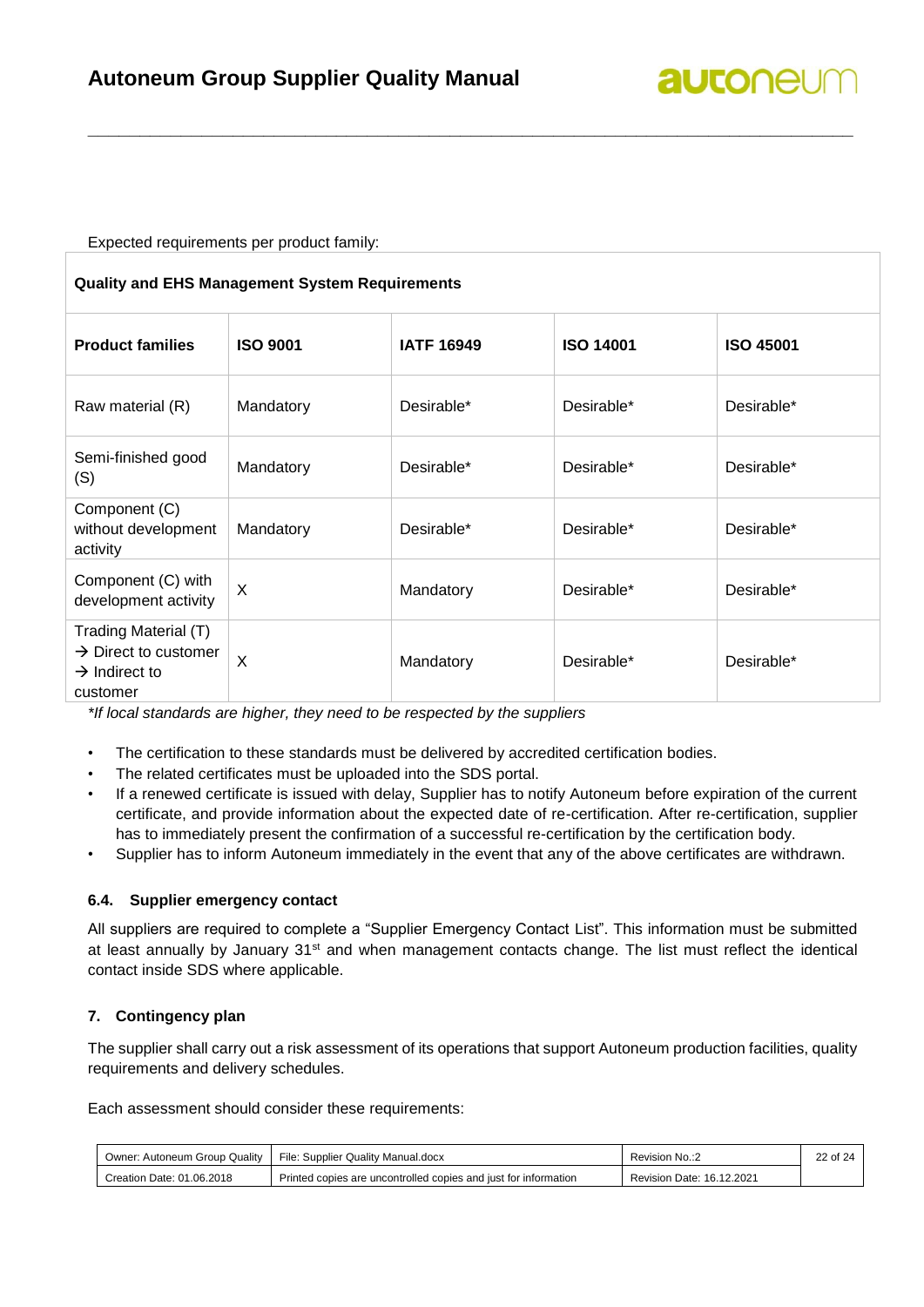• Identify and evaluate internal and external risks to all manufacturing processes and infrastructure equipment essential to maintain production output and to ensure that customer requirements are met.

**\_\_\_\_\_\_\_\_\_\_\_\_\_\_\_\_\_\_\_\_\_\_\_\_\_\_\_\_\_\_\_\_\_\_\_\_\_\_\_\_\_\_\_\_\_\_\_\_\_\_\_\_\_\_\_\_\_\_\_\_\_\_\_\_\_\_\_\_\_\_\_\_\_\_**

**autonel** 

- Define contingency plans according to risk and impact to the customer.
- Prepare contingency plans for continuity of supply in the event of any of the following:
	- Natural disasters (i.e. flooding, tornado, etc.).
	- Influenza / Corona / Pandemic.
	- Interruption from externally provided products, processes, and services.
	- Internal risks (i.e. fire, explosion, water, etc.).
	- Key equipment failures.
	- Utility interruptions.
	- Labor shortages.
	- Infrastructure disruptions.
	- Cyber-attacks on IT systems.
- Conduct a periodically defined test by the supplier to simulate the contingency plans that ensure the effectiveness of the written procedures.
- Conduct a contingency plan review, minimum annually, using a multidisciplinary team including top management and update the plan according to their findings. If any changes to the contingency plans were made, a revision history should be seen within these documents.
- Set up a communication process that notifies all customers and other interested parties for the extent and duration of any situation affecting customer operations.

| Owner: Autoneum Group Quality | File: Supplier Quality Manual.docx                              | Revision No.:2            | 23 of 24 |
|-------------------------------|-----------------------------------------------------------------|---------------------------|----------|
| Creation Date: 01.06.2018     | Printed copies are uncontrolled copies and just for information | Revision Date: 16.12.2021 |          |